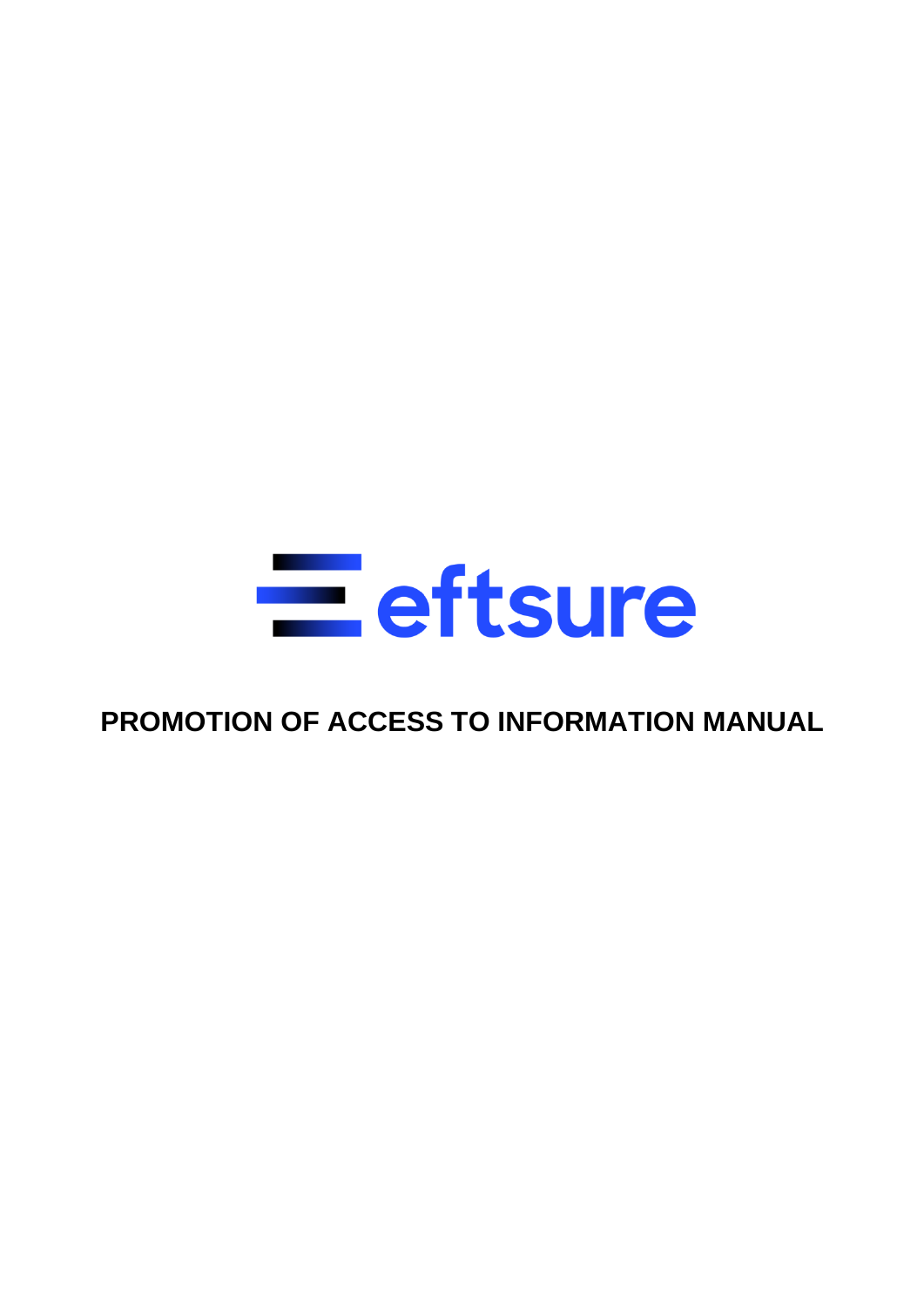### **1. PREAMBLE**

The Promotion of Access to Information Act, 2 of 2000 ("**PAIA**") came into operation on 9 March, 2001. PAIA seeks, among other things, to give effect to the Constitutional right of access to any information held by the State or by any other person where such information is required for the exercise or protection of any right and gives natural and juristic persons the right of access to records held by either a private or public body, subject to certain limitations, in order to enable them to exercise or protect their rights. Where a request is made in terms of PAIA to a private body, that private body must disclose the information if the requester is able to show that the record is required for the exercise or protection of any rights, and provided that no grounds of refusal contained in PAIA are applicable. PAIA sets out the requisite procedural issues attached to information requests.

Section 51 of PAIA obliges private bodies to compile a manual to enable a person to obtain access to information held by such body and stipulates the minimum requirements that the manual has to comply with.

This document constitutes the PAIA manual ("**Manual**") in respect of Eftsure Africa Proprietary Limited ("**eftsure**"). This Manual is compiled in accordance with section 51 of PAIA as amended by the Protection of Personal Information Act, 4 of 2013 ("**POPI**"), which gives effect to everyone's Constitutional right to privacy and largely commenced on 1 July 2020. POPI promotes the protection of personal information processed by public and private bodies, including certain conditions so as to establish minimum requirements for the processing of personal information. POPI amends certain provisions of PAIA, balancing the need for access to information against the need to ensure the protection of personal information by providing for the establishment of an Information Regulator to exercise certain powers and perform certain duties and functions in terms of POPI and PAIA, providing for the issuing of codes of conduct and providing for the rights of persons regarding unsolicited electronic communications and automated decision making in order to regulate the flow of personal information and to provide for matters concerned therewith.

This Manual also includes information on the submission of objections to the processing of personal information and requests to delete or destroy personal information or records thereof in terms of POPI.

| <b>VERSION</b> | <b>POLICY OWNER</b> | <b>DATE</b> |
|----------------|---------------------|-------------|
|                | <b>Brett Chait</b>  | 1 July 2021 |

### **2. ABOUT EFTSURE**

eftsure offers a web-based SaaS software solution that provides real-time verification of payee (supplier, vendor, payroll, etc.) details throughout the entire journey from onboarding through to point of payment, ultimately ensuring that payments are being released to the intended recipient.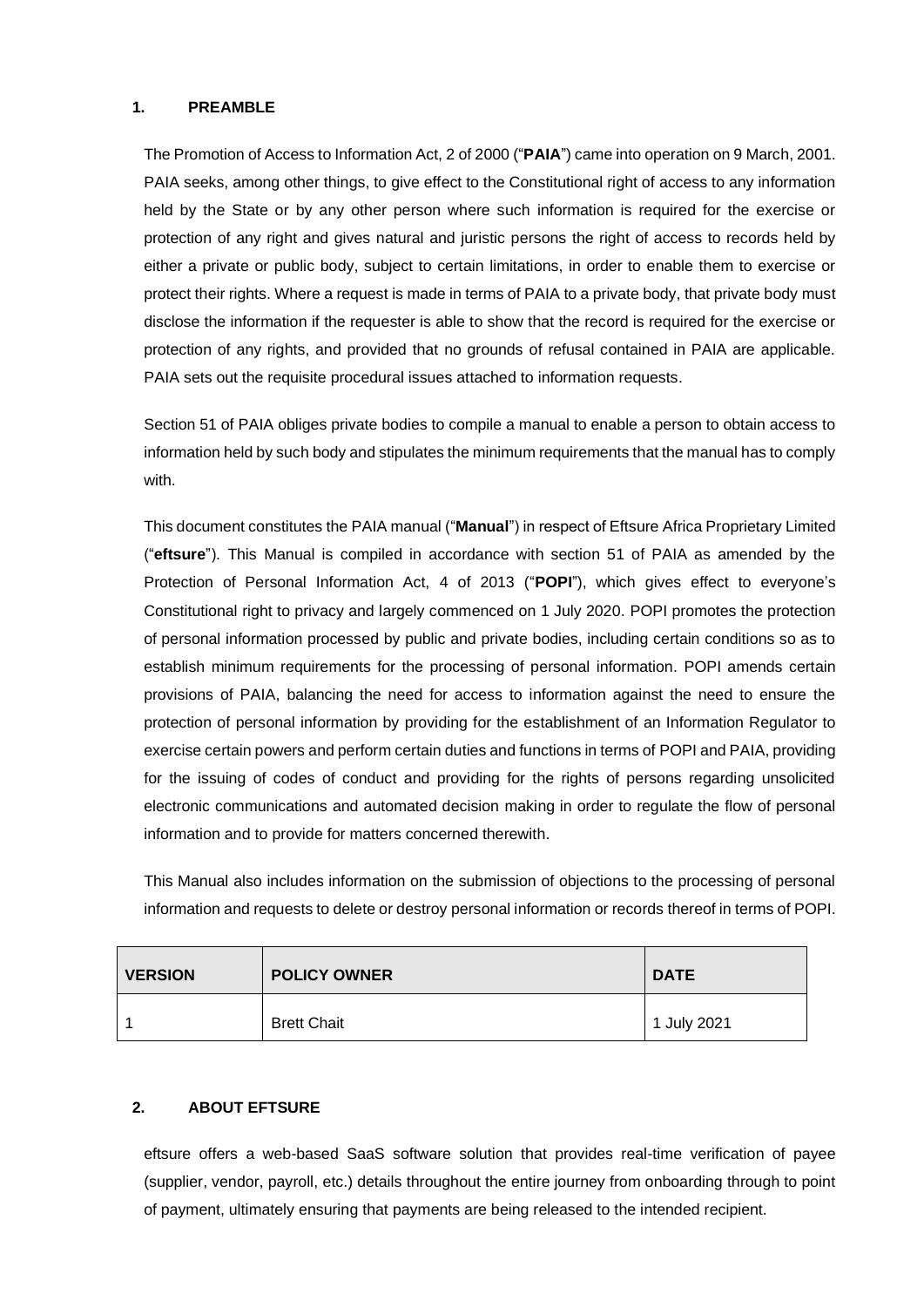# <span id="page-2-0"></span>**3. CONTACT DETAILS**

### **Eftsure Africa Proprietary Limited**

(Registration Number: 2018/515630/07)

### **Information Officer:**

Brett Chait

**Telephone:** (+27-87) 149-1751

**E-Mail:** [legal@eftsure.co.za](mailto:legal@eftsure.co.za)

### **Physical address**

The Link 173 Oxford Road Rosebank 2196 Johannesburg Gauteng South Africa

### **Postal address**

The Link 173 Oxford Road Rosebank, Johannesburg GP 2196

### **4. INFORMATION REGULATOR'S GUIDE**

An official Guide has been compiled which contains information to assist a person wishing to exercise a right of access to information in terms of PAIA and POPI. This Guide is made available by the Information Regulator (established in terms of POPI). Copies of the updated Guide are available from Information Regulator in the manner prescribed. Any enquiries regarding the Guide should be directed to:

| <b>Postal Address:</b>   | 33 Hoofd Street                            |
|--------------------------|--------------------------------------------|
|                          | Forum III, 3 <sup>rd</sup> Floor Braampark |
|                          | Braamfontein, Johannesburg                 |
| <b>Telephone Number:</b> | $(010)$ 023 5207                           |
| <b>Fax Number:</b>       | $(086)$ 500 3351                           |
| <b>E-mail Address:</b>   | inforeg@justice.gov.za                     |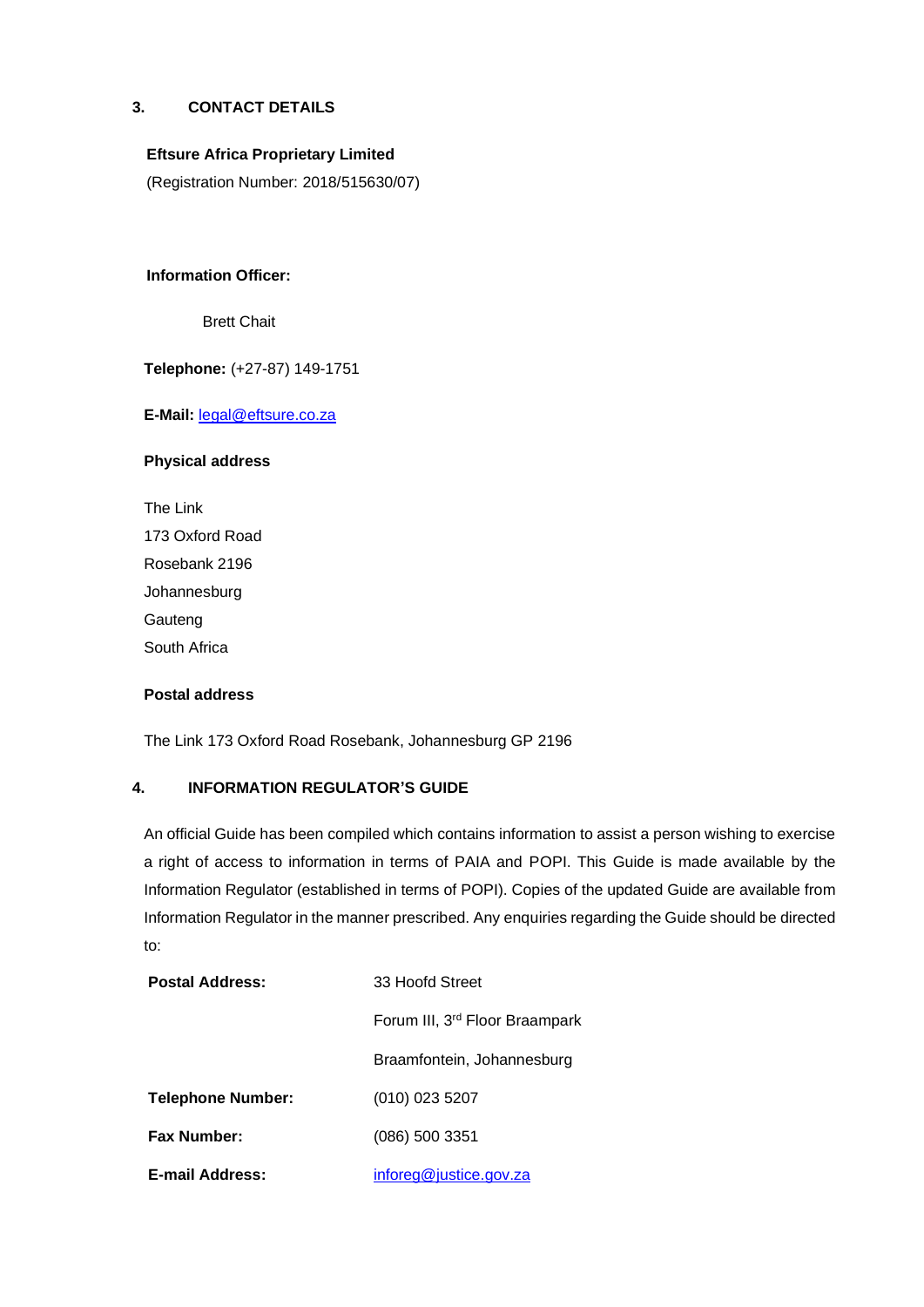### **5. OBJECTIVES OF THIS MANUAL**

The objectives of this Manual are:

- to provide a list of all records held by the legal entity;
- to set out the requirements with regard to who may request information in terms of PAIA as well as the grounds on which a request may be denied;
- to define the manner and form in which a request for information must be submitted; and
- to comply with the additional requirements imposed by POPI.

### **6. ENTRY POINT FOR REQUESTS**

PAIA provides that a person may only make a request for information if the information is required for the exercise or protection of a legitimate right.

Information will, therefore, not be furnished unless a person provides sufficient particulars to enable eftsure to identify the right that the requester is seeking to protect, as well as an explanation as to why the requested information is required for the exercise or protection of that right. The exercise of an data subject's rights is subject to justifiable limitations, including the reasonable protection of privacy, commercial confidentiality and effective, efficient and good governance. PAIA and the request procedure contained in this Manual may not be used for access to a record for criminal or civil proceedings, nor should information be requested after the commencement of such proceedings.

The Information Officer has been delegated with the task of receiving and co-ordinating all requests for access to records in terms of PAIA, in order to ensure proper compliance with PAIA and POPI.

The Information Officer will facilitate the liaison with the internal legal team on all of these requests.

All requests in terms of PAIA and this Manual must be addressed to the Information Officer using the details in paragraph [3](#page-2-0) above.

### **7. RECORDS HELD BY EFTSURE**

### **Customer Information:**

These records include contact details and other identifying particulars (including banking details) of eftsure customers and their respective users, suppliers and payees.

### **Personnel Information:**

These records include employment contracts of all eftsure employees, employment policies and remuneration details.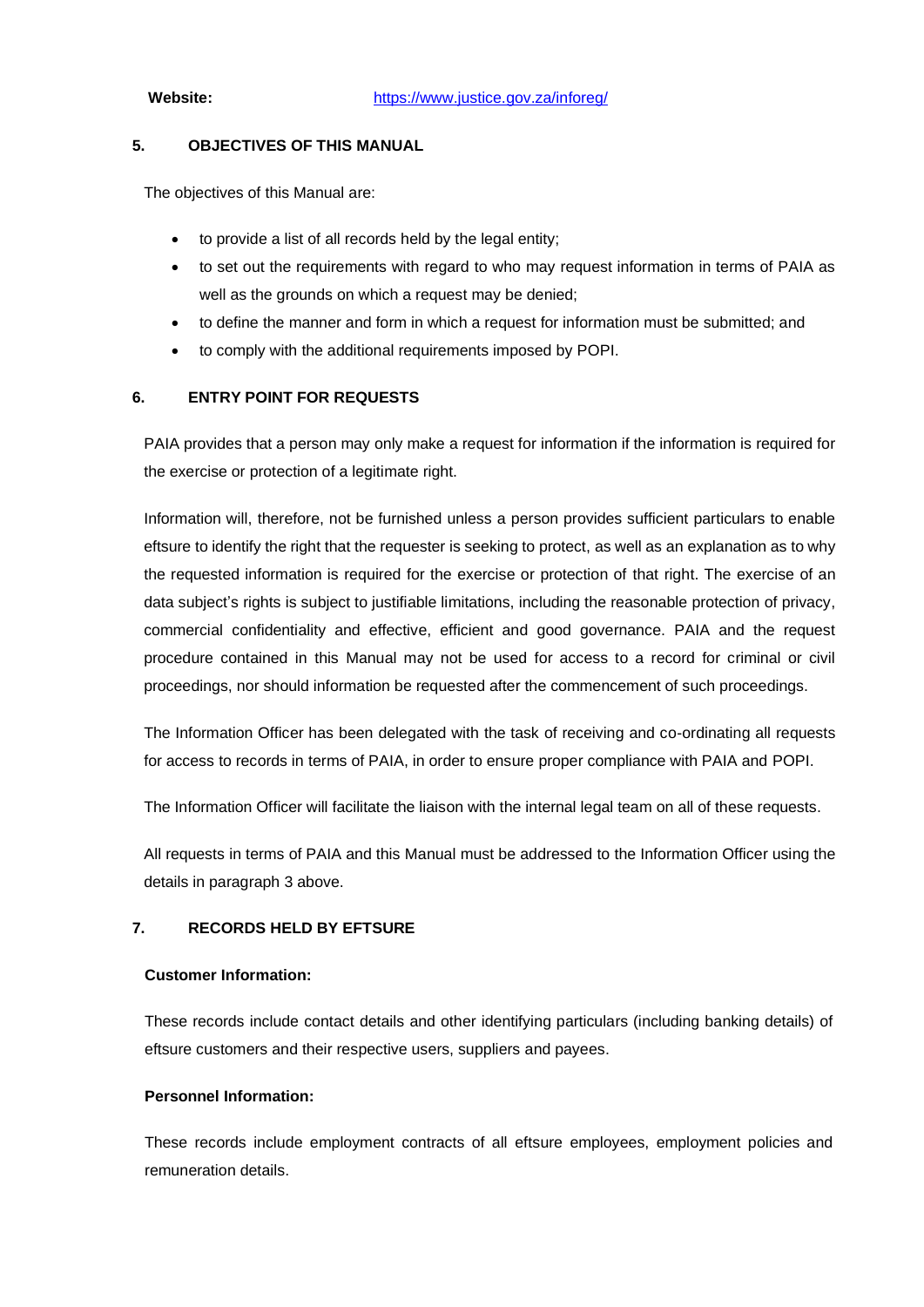### **Business records of eftsure**:

These records include:

- financial records;
- minutes of meetings of the executive committee, departmental meetings and staff meetings;
- strategic plans and other operational policies;
- annual reports and other statutory reports; and
- newsletters, press releases and other publications.

# **8. AUTOMATICALLY AVAILABLE INFORMATION**

Information that is obtainable via eftsure's website about eftsure is automatically available and need not be formally requested in terms of this Manual.

| <b>Communications</b>  | Press releases                   |
|------------------------|----------------------------------|
| <b>Human resources</b> | eftsure Code of Ethics           |
|                        | <b>Employment Equity reports</b> |
|                        | <b>HR Reports</b>                |
|                        | <b>Training Reports</b>          |
| <b>Financial</b>       | <b>Budgets</b>                   |
| management             | Strategic plans                  |
|                        | Annual performance plans         |
|                        | <b>Financial statements</b>      |
|                        | Auditor's reports                |

### **DISCLOSURES ON REQUEST**

### **9. INFORMATION AVAILABLE IN TERMS OF POPI**

### **9.1. Categories of personal information collected by eftsure**

Depending on the context, eftsure may collect information relating to an identifiable, living, natural person and, where it is applicable, an identifiable, existing juristic person, including, but not limited to:

• information relating to the race, gender, sex, pregnancy, marital status, national, ethnic or social origin, colour, sexual orientation, age, physical or mental health, well-being, disability, religion, conscience, belief, culture, language and birth of the person;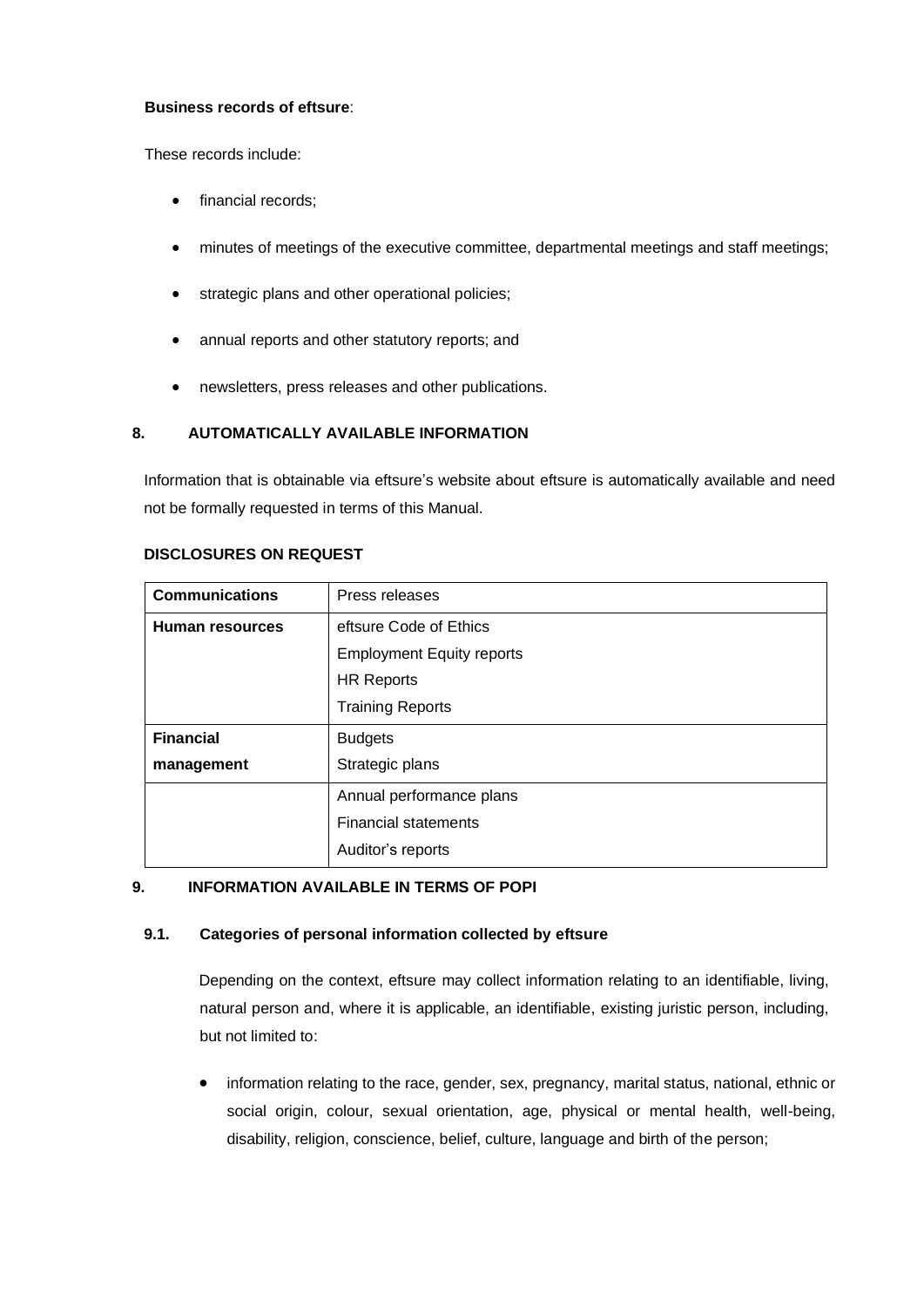- information relating to the education or the medical, financial, criminal or employment history of the person;
- any identifying number, symbol, e-mail address, physical address, telephone number, location information, online identifier or other particular assignment to the person;
- the biometric information of the person;
- the personal opinions, views or preferences of the person;
- correspondence sent by the person that is implicitly or explicitly of a private or confidential nature or further correspondence that would reveal the contents of the original correspondence;
- the views or opinions of another individual about the person; and
- the name of the person if it appears with other personal information relating to the person or if the disclosure of the name itself would reveal information about the person.

# **9.2. The purpose of processing personal information**

In terms of POPI, personal information must be processed for a specified purpose. The purpose for which personal information is processed by eftsure will depend on the nature of the personal information and the particular data subject. This purpose is ordinarily disclosed, explicitly or implicitly, at the time the personal information is collected.

In general, personal information is processed for purposes of providing eftsure's web-based payee verification solution, performing customer relationship management, dealing with complaints under the CPA, procurement purposes, records management, security, employment and related matters.

# **9.3. A description of the categories of data subjects**

eftsure holds information and records on the following categories of data subjects:

- customers of eftsure and their respective users, suppliers and payees;
- employees/personnel of eftsure;
- distributors/resellers/agents of eftsure;
- any third party with whom eftsure conducts business;
- contractors of eftsure; and
- suppliers of eftsure.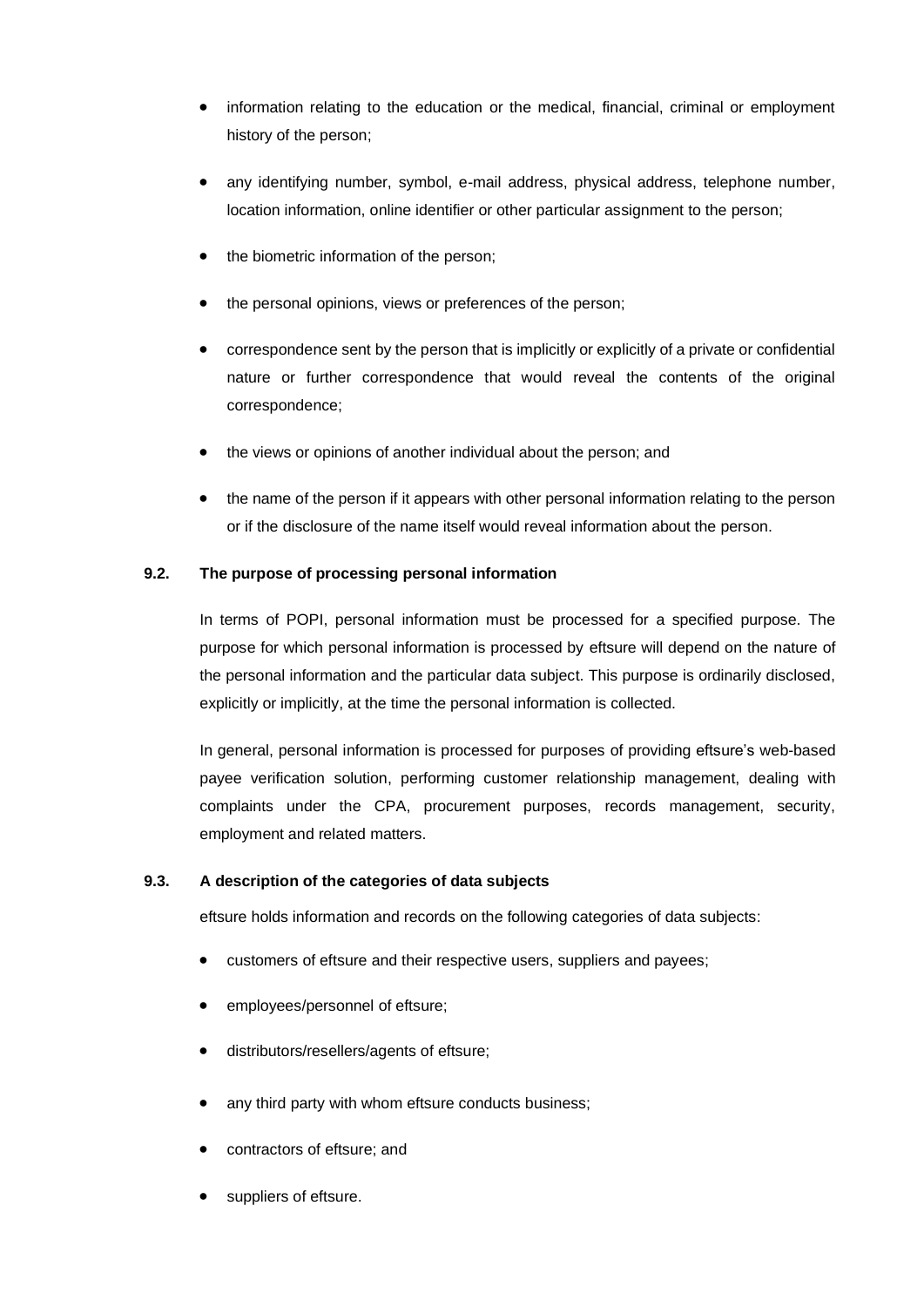(This list of categories of data subjects is non-exhaustive.)

# **9.4. The recipients or categories of recipients to whom the personal information may be supplied**

Depending on the nature of the personal information, eftsure may supply information or records to the following categories of recipients:

- registered South African banks for purposes of verifying payees of and providing services to eftsure's customers;
- service providers who assist eftsure in providing or enriching its payee verification solution;
- statutory oversight bodies, regulators or judicial commissions of enquiry making a request for personal information;
- any court, administrative or judicial forum, arbitration, statutory commission, or ombudsman making a request for personal information or discovery in terms of the applicable rules;
- South African Revenue Services, or another similar authority;
- anyone making a successful application for access in terms of PAIA or POPI; and
- subject to the provisions of POPI and other relevant legislation, eftsure may share information about a customer's creditworthiness with any credit bureau or credit providers industry association or other association for an industry in which eftsure operates.

### **9.5. Planned transborder flows of personal information**

If a data subject visits eftsure's website from a country other than South Africa, the various communications will necessarily result in the transfer of information across international boundaries.

eftsure may need to transfer a data subject's information to service providers in countries outside South Africa, in which case it will fully comply with applicable data protection legislation.

These countries may not have data protection laws which are similar to those of South Africa.

### **9.6. A general description of information security measures to be implemented by eftsure**

eftsure takes extensive information security measures to ensure the confidentiality, integrity and availability of personal information in our possession. eftsure takes appropriate technical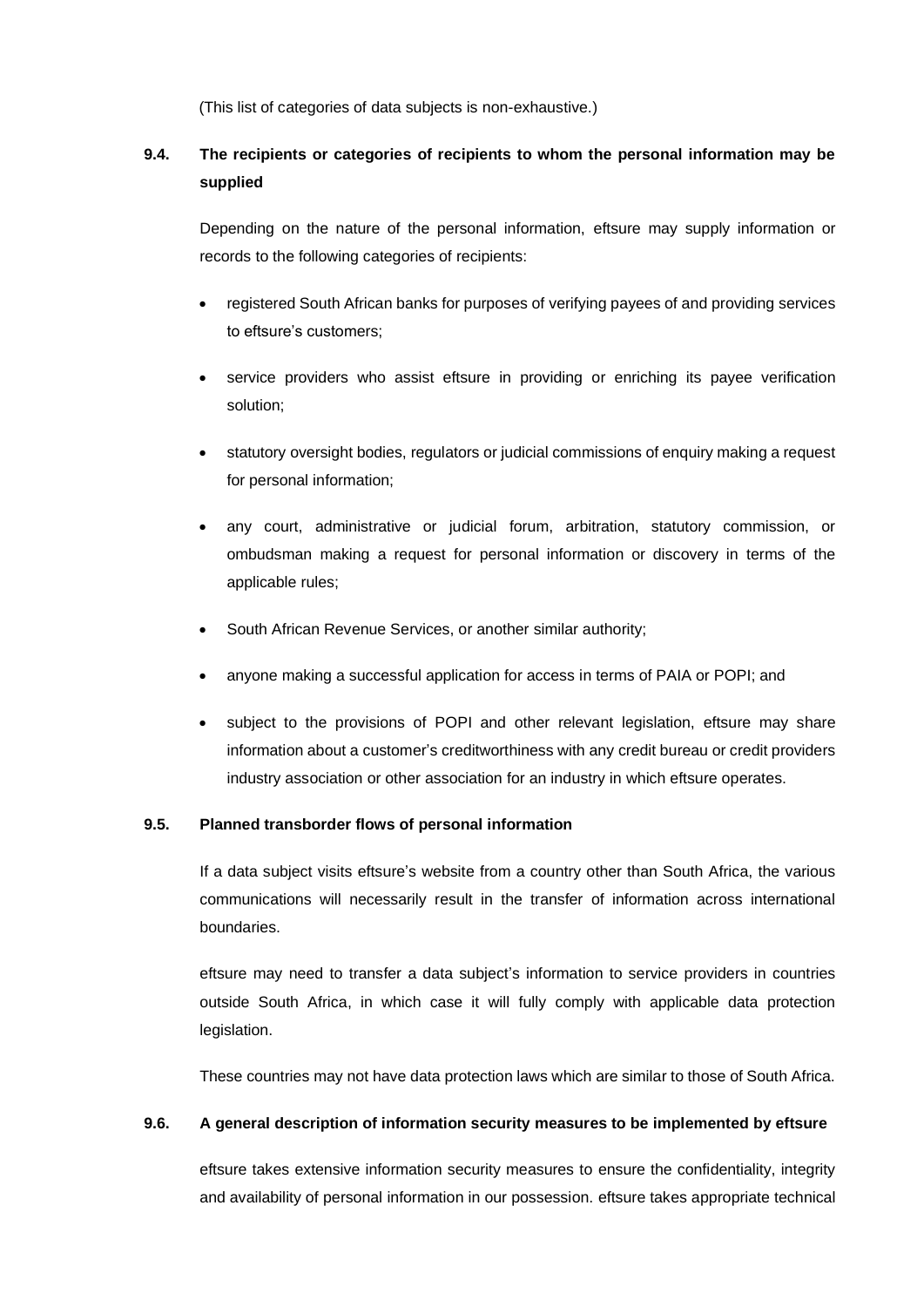and organisational measures designed to ensure that personal information remains confidential and secure against unauthorised or unlawful processing and against accidental loss, destruction or damage.

## **10. INFORMATION AVAILABLE IN TERMS OF OTHER LEGISLATION**

Information is available in terms of certain provisions of the following legislation to the persons or entities specified in such legislation:

- Banks Act, 94 of 1990
- Basic Conditions of Employment Act, 75 of 1997
- Companies Act, 71 of 2008
- Compensation for Occupational Injuries and Health Diseases Act, 130 of 1993
- Consumer Protection Act, 68 of 2008
- Copyright Act, 98 of 1978
- Employment Equity Act, 55 of 1998
- Financial Advisory and Intermediary Services Act, 37 of 2002
- Financial Intelligence Centre Act, 38 of 2001
- Income Tax Act, 58 of 1962
- Insolvency Act, 24 of 1936
- Labour Relations Act, 66 of 1995
- Occupational Health and Safety Act, 85 of 1993
- Pension Funds Act, 24 of 1956
- Skills Development Act, 97 of 1998
- Skills Development Levies Act, 9 of 1999
- Stock Exchanges Control Act, 1 of 1985 (and the rules and listing requirements of the JSE Securities Exchange authorised in terms thereof)
- Trade Marks Act, 194 of 1993
- Unemployment Contributions Act, 4 of 2002
- Unemployment Insurance Act, 63 of 2001
- Value-Added Tax Act, 89 of 1991

### **11. CATEGORIES OF RECORDS AVAILABLE UPON REQUEST**

eftsure maintains records on the categories and subject matters listed below. Please note that recording a category or subject matter in this Manual does not imply that a request for access to such records will be granted. All requests for access will be evaluated on a case-by-case basis in accordance with the provisions of PAIA.

Please note, further, that many of the records held by eftsure are those of third parties, such as customers and employees, and eftsure takes the protection of third-party confidential information very seriously. For further information on the grounds of refusal of access to a record please see paragraph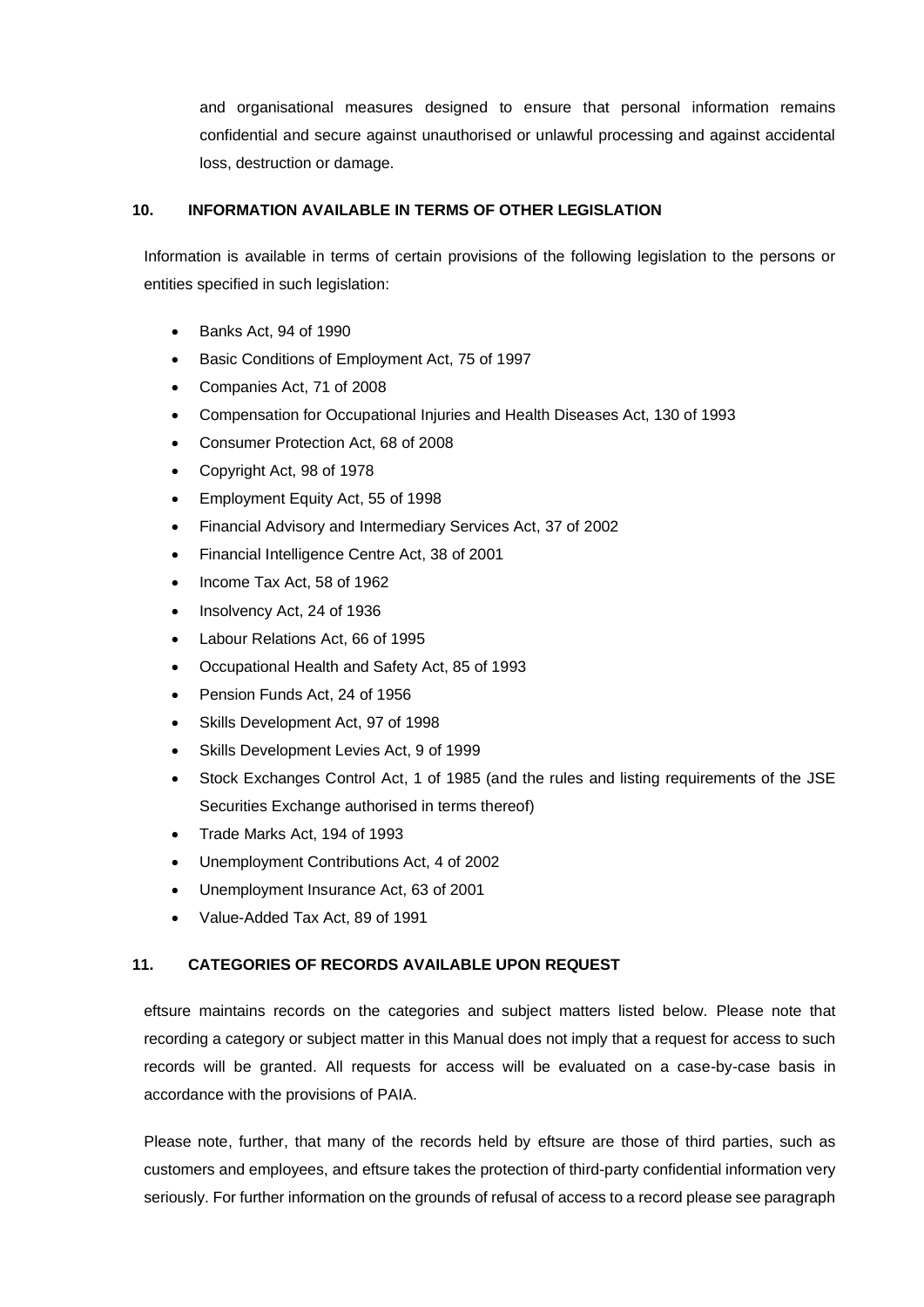[12.5](#page-10-0) below. Requests for access to these records will be considered very carefully. Please ensure that requests for such records are carefully motivated.

| <b>Category of records</b>                        | <b>Records</b>                                     |
|---------------------------------------------------|----------------------------------------------------|
| Internal records                                  | Memoranda and Articles of Association<br>$\bullet$ |
|                                                   | Financial records<br>$\bullet$                     |
| The records listed pertain to eftsure own affairs | Operational records<br>٠                           |
|                                                   | Intellectual property<br>$\bullet$                 |
|                                                   | Marketing records<br>$\bullet$                     |
|                                                   | Internal correspondence<br>$\bullet$               |
|                                                   | Service records                                    |
|                                                   | Statutory records                                  |
|                                                   | Internal policies and procedures<br>٠              |
|                                                   | Minutes of meetings                                |
| Personnel records                                 | Any personal records provided to us by our         |
|                                                   | personnel                                          |
| For the purposes of this section, "personnel"     | Any records a third party has provided to          |
| means any person who works for or provides        | us about any of their personnel                    |
| services to or on behalf of eftsure and receives  | Conditions of employment and other                 |
| or is entitled to receive any remuneration and    | personnel-related contractual and quasi-           |
| any other person who assists in carrying out or   | legal records                                      |
| conducting the business of eftsure. This          | Employment policies and procedures;                |
| includes partners, directors, all permanent,      | Internal evaluation and disciplinary records       |

temporary and part-time staff as well as consultants and contract workers

### Other third party records

Records are kept in respect of other parties, including, without limitation, joint ventures and consortia to which eftsure is a party, contractors and sub-contractors, suppliers, service providers, and providers of information regarding general market conditions. In addition, such other parties may possess records which can be said to belong to eftsure.

Customer-related records • Contracts with the customer and between the customer and other persons;

Other internal records and correspondence

- Personnel, customer, or eftsure records which are held by another party as opposed to being held by eftsure
- Records held by eftsure pertaining to other parties, including financial records, correspondence, contractual records, records provided by the other party, and records third parties have provided about the contractors or suppliers

Other records **• Information relating to eftsure**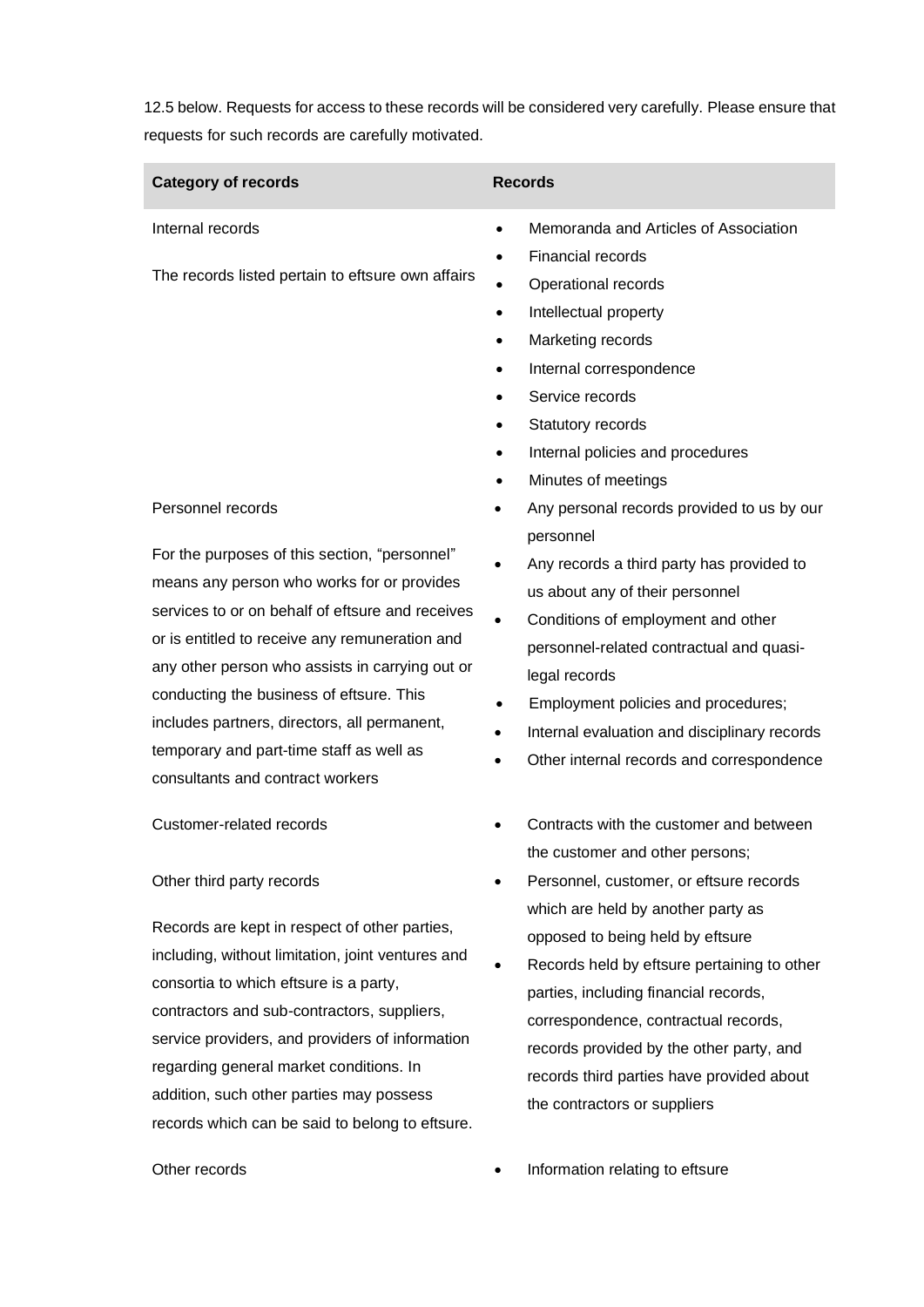**Category of records Records Records** 

• Research information belonging to eftsure or carried out on behalf of a third party

### **12. REQUEST PROCEDURE**

### **12.1. Completion of the prescribed form**

Any request for access to a record from a public body in terms of PAIA must substantially correspond with the form included in Appendix A hereto.

A request for access to information which does not comply with the formalities as prescribed by PAIA will be returned to you.

POPI provides that a data subject may, upon proof of identity, request eftsure to confirm, free of charge, all the information it holds about the data subject and may request access to such information, including information about the identity of third parties who have or have had access to such information.

POPI also provides that where the data subject is required to pay a fee for services provided to him/her, eftsure must provide the data subject with a written estimate of the payable amount before providing the service and may require that the data subject pays a deposit for all or part of the fee.

Grounds for refusal of the data subject's request are set out in PAIA and are discussed below.

POPI provides that a data subject may object, at any time, to the processing of personal information by eftsure, on reasonable grounds relating to his/her particular situation, unless legislation provides for such processing. The data subject must complete the prescribed form attached hereto as Appendix C and submit it to the Information Officer at the postal or physical address, facsimile number or electronic mail address set out above.

A data subject may also request eftsure to correct or delete personal information about the data subject in its possession or under its control that is inaccurate, irrelevant, excessive, out of date, incomplete, misleading or obtained unlawfully, or destroy or delete a record of personal information about the data subject that eftsure is no longer authorised to retain records in terms of POPI's retention and restriction of records provisions.

A data subject that wishes to request a correction or deletion of personal information or the destruction or deletion of a record of personal information must submit a request to the Information Officer at the postal or physical address, facsimile number or electronic mail address set out above on the form attached hereto as Appendix D.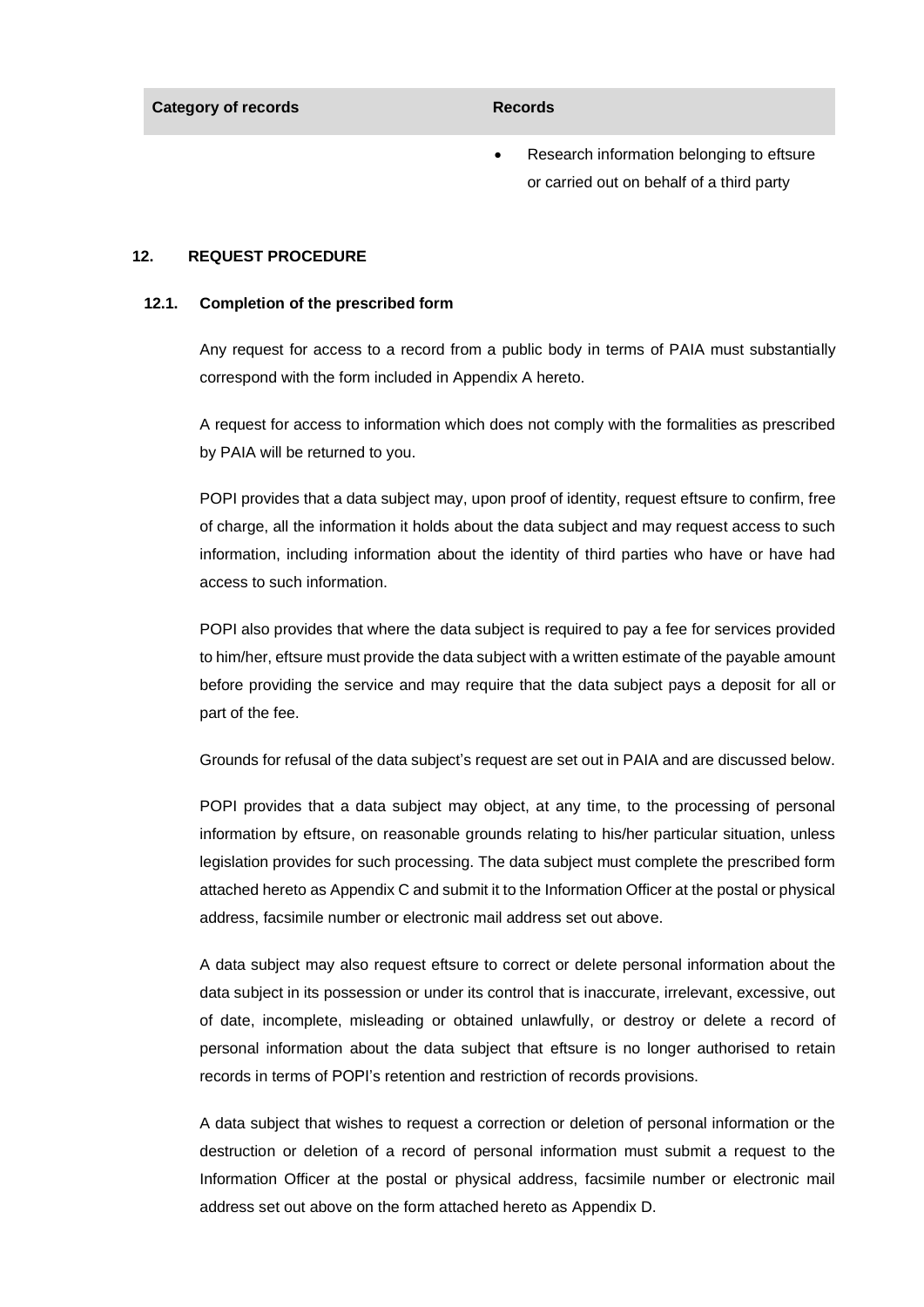# **12.2. Proof of identity**

Proof of identity is required to authenticate your identity and the request. In addition to the prescribed form, you will be required to submit acceptable proof of identity, such as a certified copy of your identity document or other legal forms of identity.

### **12.3. Payment of the prescribed fees**

There are two categories of fees which are payable:

- **The request fee:** R50
- **The access fee:** This is calculated by taking into account reproduction costs, search and preparation costs, as well as postal costs. These fees are set out in Appendix B.

Section 54 of PAIA entitles eftsure to levy a charge or to request a fee to enable it to recover the cost of processing a request and providing access to records. The fees that may be charged are set out in Regulation 9(2)(c) promulgated under PAIA.

Where a decision to grant a request has been taken, the record will not be disclosed until the necessary fees have been paid in full.

# **12.4. Timelines for consideration of a request for access**

Requests will be processed within 30 (thirty) days, unless the request contains considerations that are of such a nature that an extension of the time limit is needed.

Should an extension be required, you will be notified, together with reasons explaining why the extension is necessary.

# <span id="page-10-0"></span>**12.5. Grounds for refusal of access and protection of information**

There are various grounds upon which a request for access to a record may be refused. These grounds include:

- the protection of personal information of a third person (who is a natural person) from unreasonable disclosure;
- the protection of commercial information of a third party (for example, trade secrets, financial, commercial, scientific or technical information that may harm the commercial or financial interests of a third party);
- if disclosure would result in the breach of a duty of confidence owed to a third party;
- if disclosure would jeopardise the safety of an individual or prejudice or impair certain property rights of a third person;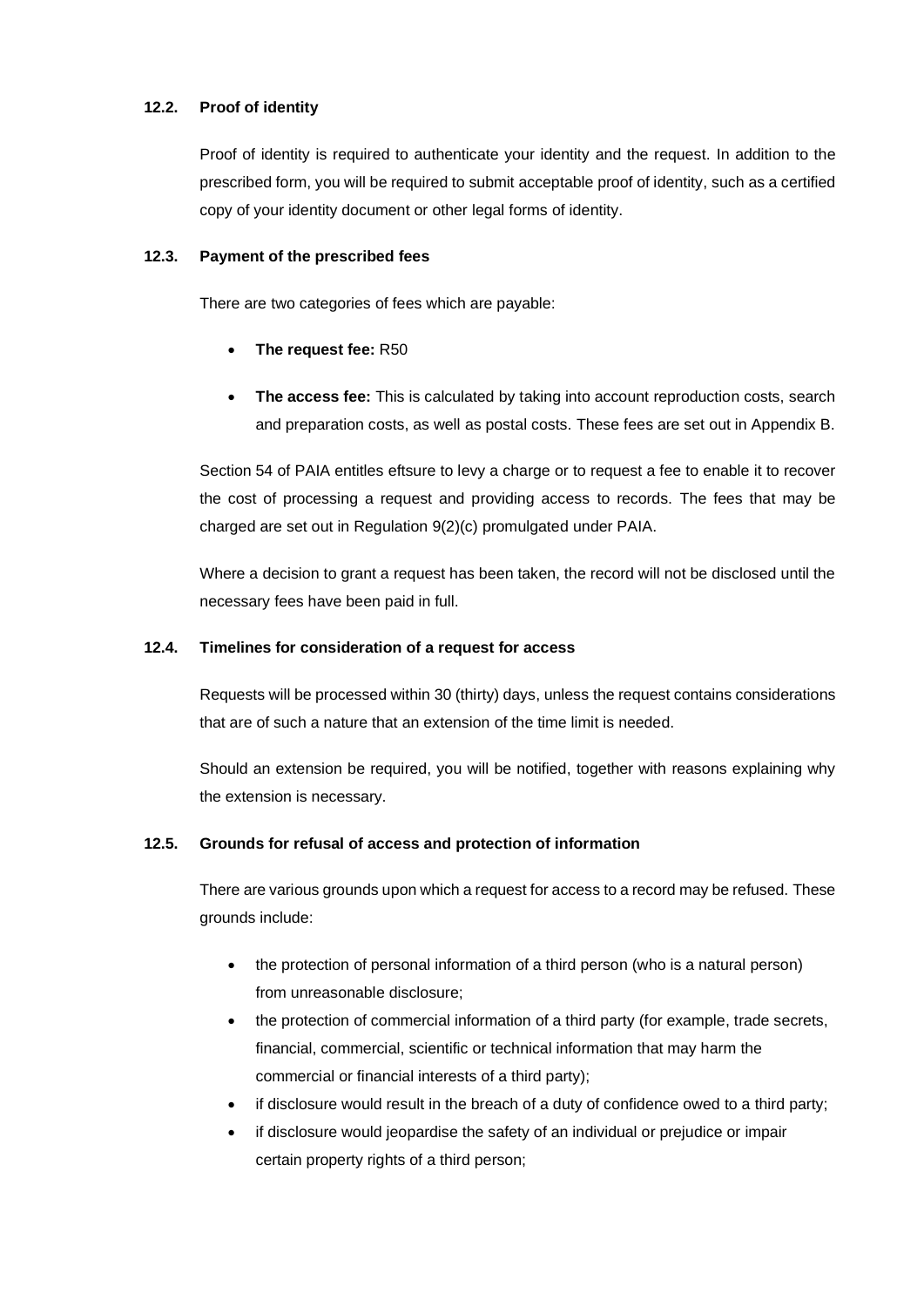- if the record was produced during legal proceedings, unless that legal privilege has been waived;
- if the record contains trade secrets, financial or sensitive information or any information that would put eftsure at a disadvantage in negotiations or prejudice it in commercial competition; and
- if the record contains information about research being carried out or about to be carried out on behalf of a third party or by eftsure.

Section 70 of PAIA contains an overriding provision. Disclosure of a record is compulsory if it would reveal (i) a substantial contravention of, or failure to comply with, the law; or (ii) there is an imminent and serious public safety or environmental risk; and (iii) the public interest in the disclosure of the record in question clearly outweighs the harm contemplated by its disclosure.

If the request for access to information affects a third party, then such third party must first be informed within 21 (twenty-one) days of receipt of the request. The third party would then have a further 21 (twenty-one) days to make representations and/or submissions regarding the granting of access to the record.

# **13. REMEDIES AVAILABLE TO A REQUESTER ON REFUSAL OF ACCESS**

If the Information Officer decides to grant you access to the particular record, such access must be granted within 30 (thirty) days of being informed of the decision.

There is no internal appeal procedure that may be followed after a request to access information has been refused. The decision made by the Information Officer is final. In the event that you are not satisfied with the outcome of the request, you are entitled to apply to the Information Regulator or a court of competent jurisdiction to take the matter further.

Where a third party is affected by the request for access and the Information Officer has decided to grant you access to the record, the third party has 30 (thirty) days in which to appeal the decision in a court of competent jurisdiction. If no appeal has been lodged by the third party within 30 (thirty) days, you must be granted access to the record.

# **14. AVAILABILITY OF THIS MANUAL**

Copies of this Manual are available for inspection, free of charge, at the offices of eftsure and at [https://insights.eftsure.co.za/legal.](https://insights.eftsure.co.za/legal)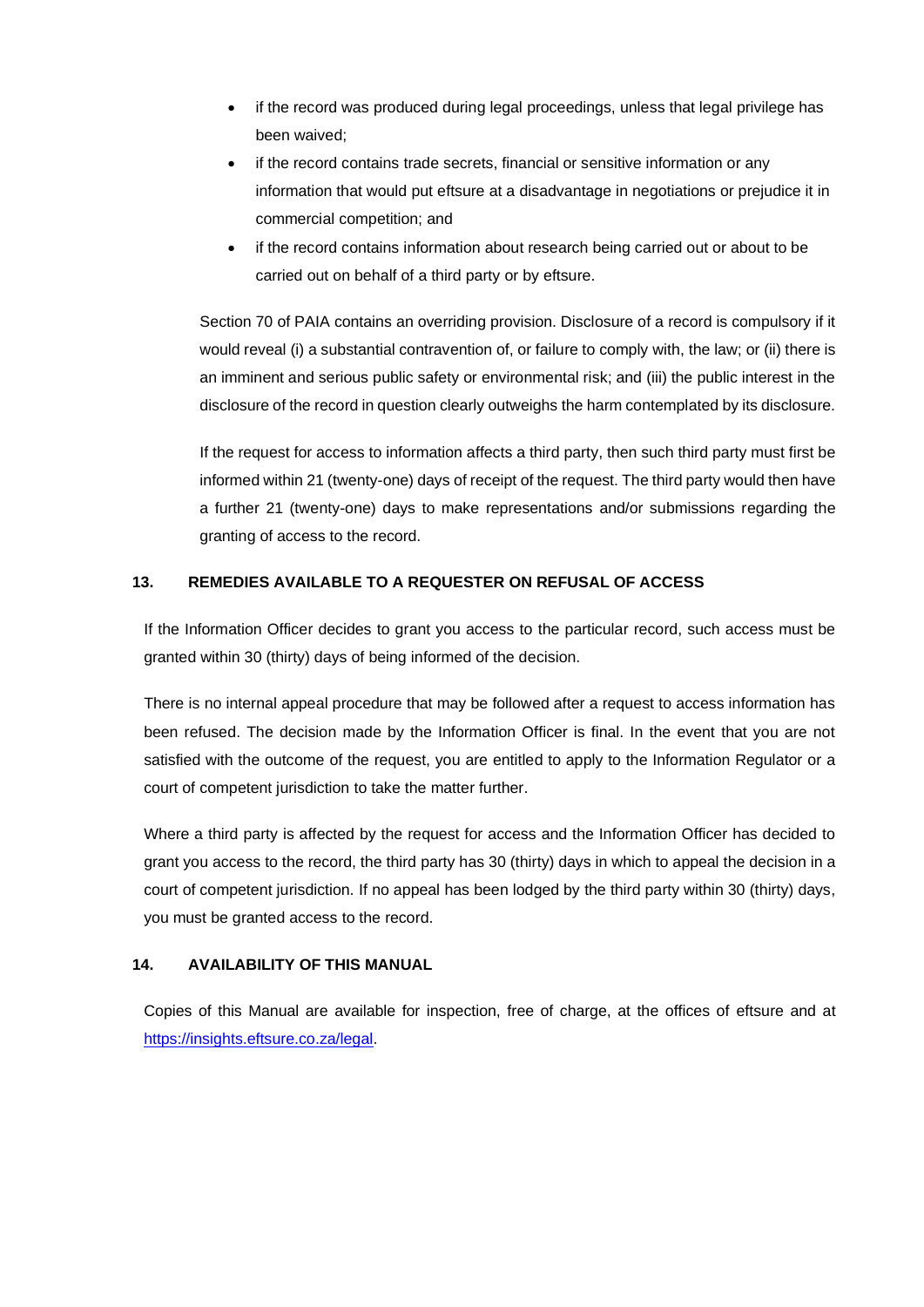# **Appendix A: REQUEST FORM FOR ACCESS TO RECORD OF PRIVATE BODY**

|                                                                                                                                                                                                     |  |  |                                                                                  |  |  | J752 |  |
|-----------------------------------------------------------------------------------------------------------------------------------------------------------------------------------------------------|--|--|----------------------------------------------------------------------------------|--|--|------|--|
|                                                                                                                                                                                                     |  |  | <b>REPUBLIC OF SOUTH AFRICA</b>                                                  |  |  |      |  |
| (Section 53(1) of the Promotion of Access to Information Act, 2000 (Act No. 2 of 2000))                                                                                                             |  |  | <b>FORM C</b><br>REQUEST FOR ACCESS TO RECORD OF PRIVATE BODY<br>[Regulation 10] |  |  |      |  |
| A. Particulars of private body<br>The Head:                                                                                                                                                         |  |  |                                                                                  |  |  |      |  |
|                                                                                                                                                                                                     |  |  |                                                                                  |  |  |      |  |
|                                                                                                                                                                                                     |  |  |                                                                                  |  |  |      |  |
|                                                                                                                                                                                                     |  |  |                                                                                  |  |  |      |  |
|                                                                                                                                                                                                     |  |  |                                                                                  |  |  |      |  |
|                                                                                                                                                                                                     |  |  |                                                                                  |  |  |      |  |
|                                                                                                                                                                                                     |  |  |                                                                                  |  |  |      |  |
|                                                                                                                                                                                                     |  |  |                                                                                  |  |  |      |  |
|                                                                                                                                                                                                     |  |  |                                                                                  |  |  |      |  |
|                                                                                                                                                                                                     |  |  |                                                                                  |  |  |      |  |
| B. Particulars of person requesting access to the record                                                                                                                                            |  |  |                                                                                  |  |  |      |  |
|                                                                                                                                                                                                     |  |  |                                                                                  |  |  |      |  |
| (a) The particulars of the person who requests access to the record must be given below.<br>(b) The address and/or fax number in the Republic to which the information is to be sent must be given. |  |  |                                                                                  |  |  |      |  |
| (c) Proof of the capacity in which the request is made, if applicable, must be attached.                                                                                                            |  |  |                                                                                  |  |  |      |  |
|                                                                                                                                                                                                     |  |  |                                                                                  |  |  |      |  |
| Full names and surname:                                                                                                                                                                             |  |  |                                                                                  |  |  |      |  |
| Identity number:                                                                                                                                                                                    |  |  |                                                                                  |  |  |      |  |
| Postal address:                                                                                                                                                                                     |  |  |                                                                                  |  |  |      |  |
| Telephone number:                                                                                                                                                                                   |  |  |                                                                                  |  |  |      |  |
|                                                                                                                                                                                                     |  |  |                                                                                  |  |  |      |  |
| E-mail address:                                                                                                                                                                                     |  |  |                                                                                  |  |  |      |  |
| Capacity in which request is made, when made on behalf of another person:                                                                                                                           |  |  |                                                                                  |  |  |      |  |
|                                                                                                                                                                                                     |  |  |                                                                                  |  |  |      |  |
| C. Particulars of person on whose behalf request is made                                                                                                                                            |  |  |                                                                                  |  |  |      |  |
|                                                                                                                                                                                                     |  |  |                                                                                  |  |  |      |  |
| This section must be completed ONLY if a request for information is made on behalf of another person.                                                                                               |  |  |                                                                                  |  |  |      |  |
|                                                                                                                                                                                                     |  |  |                                                                                  |  |  |      |  |
| Full names and surname:                                                                                                                                                                             |  |  |                                                                                  |  |  |      |  |
| Identity number:                                                                                                                                                                                    |  |  |                                                                                  |  |  |      |  |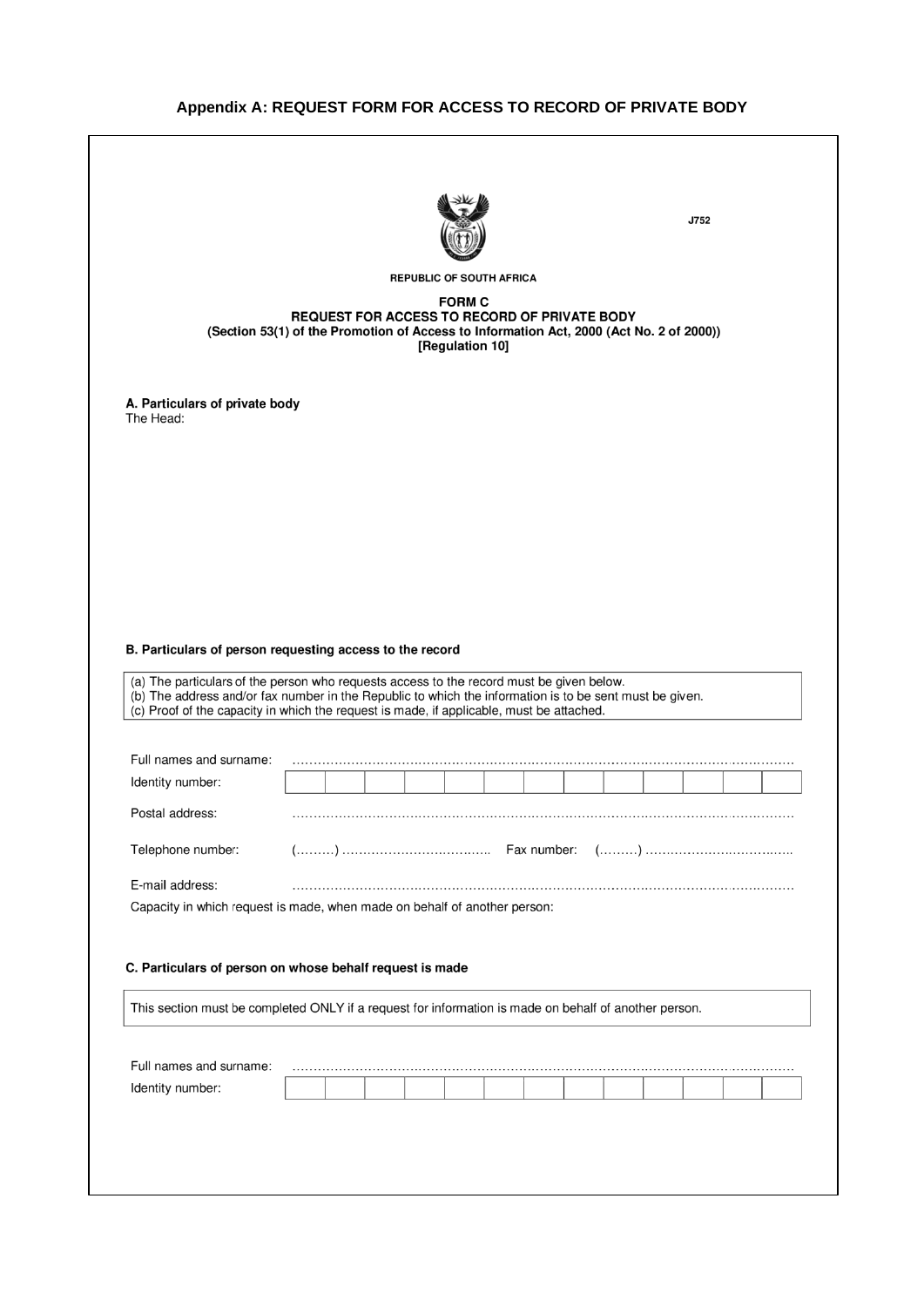| D. Particulars of record<br>Provide full particulars of the record to which access is requested, including the reference number if that is known to<br>(a)<br>you, to enable the record to be located.<br>If the provided space is inadequate, please continue on a separate folio and attach it to this form. The requester<br>(b)<br>must sign all the additional folios.<br>1. Description of record or relevant part of the record:<br>2. Reference number, if available:<br>3. Any further particulars of record:<br>E. Fees<br>A request for access to a record, other than a record containing personal information about yourself, will be<br>(a)<br>processed only after a request fee has been paid.<br>You will be notified of the amount required to be paid as the request fee.<br>required to search for and prepare a record.<br>If you qualify for exemption of the payment of any fee, please state the reason for exemption.<br>Reason for exemption from payment of fees:<br>2 |                   | FORM C: REQUEST FOR ACCESS TO RECORD OF PRIVATE BODY                                                           |
|---------------------------------------------------------------------------------------------------------------------------------------------------------------------------------------------------------------------------------------------------------------------------------------------------------------------------------------------------------------------------------------------------------------------------------------------------------------------------------------------------------------------------------------------------------------------------------------------------------------------------------------------------------------------------------------------------------------------------------------------------------------------------------------------------------------------------------------------------------------------------------------------------------------------------------------------------------------------------------------------------|-------------------|----------------------------------------------------------------------------------------------------------------|
|                                                                                                                                                                                                                                                                                                                                                                                                                                                                                                                                                                                                                                                                                                                                                                                                                                                                                                                                                                                                   |                   |                                                                                                                |
|                                                                                                                                                                                                                                                                                                                                                                                                                                                                                                                                                                                                                                                                                                                                                                                                                                                                                                                                                                                                   |                   |                                                                                                                |
|                                                                                                                                                                                                                                                                                                                                                                                                                                                                                                                                                                                                                                                                                                                                                                                                                                                                                                                                                                                                   |                   |                                                                                                                |
|                                                                                                                                                                                                                                                                                                                                                                                                                                                                                                                                                                                                                                                                                                                                                                                                                                                                                                                                                                                                   |                   |                                                                                                                |
|                                                                                                                                                                                                                                                                                                                                                                                                                                                                                                                                                                                                                                                                                                                                                                                                                                                                                                                                                                                                   |                   |                                                                                                                |
|                                                                                                                                                                                                                                                                                                                                                                                                                                                                                                                                                                                                                                                                                                                                                                                                                                                                                                                                                                                                   |                   |                                                                                                                |
|                                                                                                                                                                                                                                                                                                                                                                                                                                                                                                                                                                                                                                                                                                                                                                                                                                                                                                                                                                                                   |                   |                                                                                                                |
|                                                                                                                                                                                                                                                                                                                                                                                                                                                                                                                                                                                                                                                                                                                                                                                                                                                                                                                                                                                                   |                   |                                                                                                                |
|                                                                                                                                                                                                                                                                                                                                                                                                                                                                                                                                                                                                                                                                                                                                                                                                                                                                                                                                                                                                   |                   |                                                                                                                |
|                                                                                                                                                                                                                                                                                                                                                                                                                                                                                                                                                                                                                                                                                                                                                                                                                                                                                                                                                                                                   |                   |                                                                                                                |
|                                                                                                                                                                                                                                                                                                                                                                                                                                                                                                                                                                                                                                                                                                                                                                                                                                                                                                                                                                                                   |                   |                                                                                                                |
|                                                                                                                                                                                                                                                                                                                                                                                                                                                                                                                                                                                                                                                                                                                                                                                                                                                                                                                                                                                                   |                   |                                                                                                                |
|                                                                                                                                                                                                                                                                                                                                                                                                                                                                                                                                                                                                                                                                                                                                                                                                                                                                                                                                                                                                   |                   |                                                                                                                |
|                                                                                                                                                                                                                                                                                                                                                                                                                                                                                                                                                                                                                                                                                                                                                                                                                                                                                                                                                                                                   |                   |                                                                                                                |
|                                                                                                                                                                                                                                                                                                                                                                                                                                                                                                                                                                                                                                                                                                                                                                                                                                                                                                                                                                                                   |                   |                                                                                                                |
|                                                                                                                                                                                                                                                                                                                                                                                                                                                                                                                                                                                                                                                                                                                                                                                                                                                                                                                                                                                                   |                   |                                                                                                                |
|                                                                                                                                                                                                                                                                                                                                                                                                                                                                                                                                                                                                                                                                                                                                                                                                                                                                                                                                                                                                   |                   |                                                                                                                |
|                                                                                                                                                                                                                                                                                                                                                                                                                                                                                                                                                                                                                                                                                                                                                                                                                                                                                                                                                                                                   |                   |                                                                                                                |
|                                                                                                                                                                                                                                                                                                                                                                                                                                                                                                                                                                                                                                                                                                                                                                                                                                                                                                                                                                                                   |                   |                                                                                                                |
|                                                                                                                                                                                                                                                                                                                                                                                                                                                                                                                                                                                                                                                                                                                                                                                                                                                                                                                                                                                                   |                   |                                                                                                                |
|                                                                                                                                                                                                                                                                                                                                                                                                                                                                                                                                                                                                                                                                                                                                                                                                                                                                                                                                                                                                   |                   |                                                                                                                |
|                                                                                                                                                                                                                                                                                                                                                                                                                                                                                                                                                                                                                                                                                                                                                                                                                                                                                                                                                                                                   | (b)<br>(c)<br>(d) | The fee payable for access to a record depends on the form in which access is required and the reasonable time |
|                                                                                                                                                                                                                                                                                                                                                                                                                                                                                                                                                                                                                                                                                                                                                                                                                                                                                                                                                                                                   |                   |                                                                                                                |
|                                                                                                                                                                                                                                                                                                                                                                                                                                                                                                                                                                                                                                                                                                                                                                                                                                                                                                                                                                                                   |                   |                                                                                                                |
|                                                                                                                                                                                                                                                                                                                                                                                                                                                                                                                                                                                                                                                                                                                                                                                                                                                                                                                                                                                                   |                   |                                                                                                                |
|                                                                                                                                                                                                                                                                                                                                                                                                                                                                                                                                                                                                                                                                                                                                                                                                                                                                                                                                                                                                   |                   |                                                                                                                |
|                                                                                                                                                                                                                                                                                                                                                                                                                                                                                                                                                                                                                                                                                                                                                                                                                                                                                                                                                                                                   |                   |                                                                                                                |
|                                                                                                                                                                                                                                                                                                                                                                                                                                                                                                                                                                                                                                                                                                                                                                                                                                                                                                                                                                                                   |                   |                                                                                                                |
|                                                                                                                                                                                                                                                                                                                                                                                                                                                                                                                                                                                                                                                                                                                                                                                                                                                                                                                                                                                                   |                   |                                                                                                                |
|                                                                                                                                                                                                                                                                                                                                                                                                                                                                                                                                                                                                                                                                                                                                                                                                                                                                                                                                                                                                   |                   |                                                                                                                |
|                                                                                                                                                                                                                                                                                                                                                                                                                                                                                                                                                                                                                                                                                                                                                                                                                                                                                                                                                                                                   |                   |                                                                                                                |
|                                                                                                                                                                                                                                                                                                                                                                                                                                                                                                                                                                                                                                                                                                                                                                                                                                                                                                                                                                                                   |                   |                                                                                                                |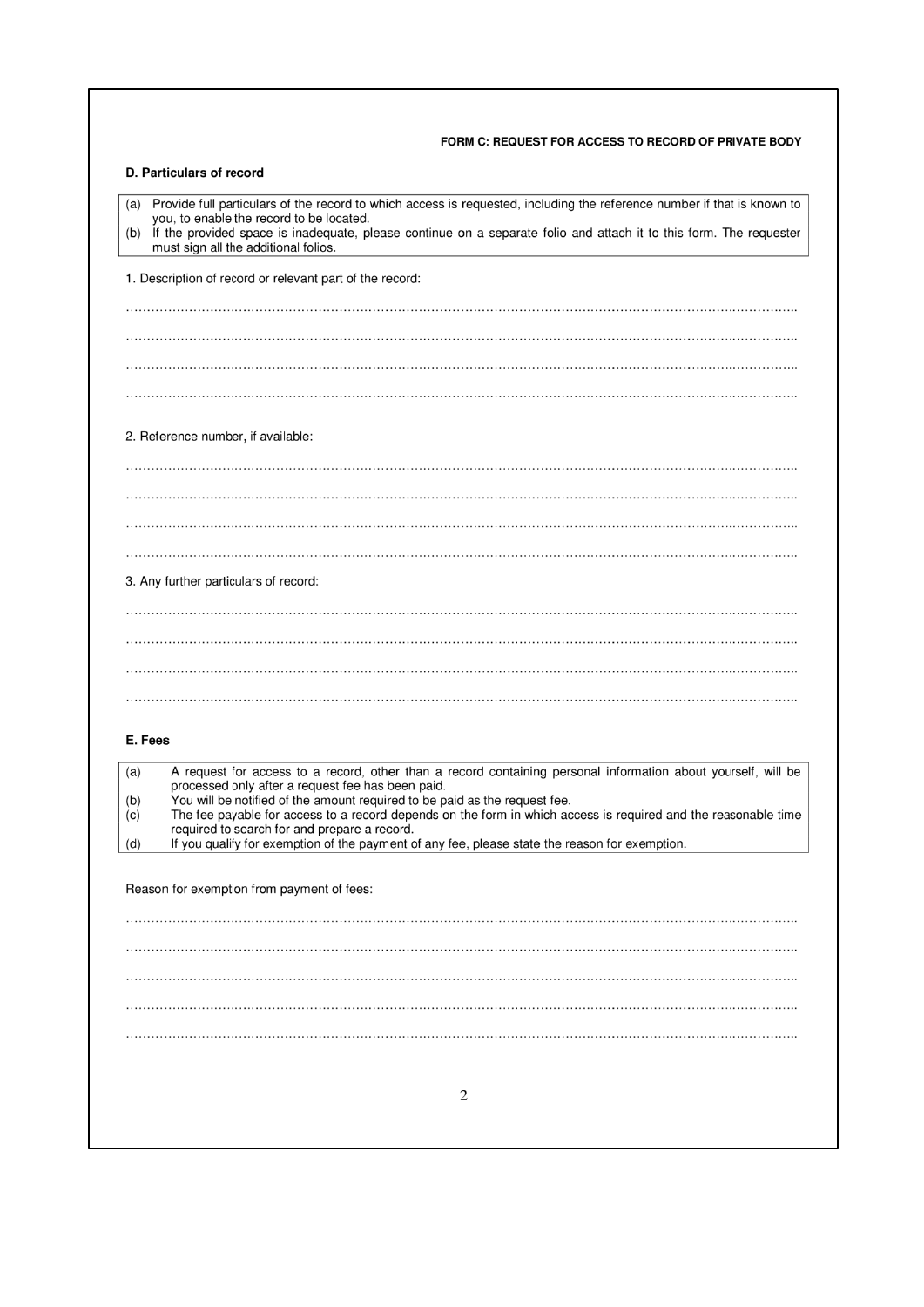### FORM C: REQUEST FOR ACCESS TO RECORD OF PRIVATE BODY

### F. Form of access to record

If you are prevented by a disability to read, view or listen to the record in the form of access provided for in 1 to 4 below. state your disability and indicate in which form the record is required.

Disability:

Form in which record is required:

Mark the appropriate box with an X.

NOTES:

- (a) Compliance with your request for access in the specified form may depend on the form in which the record is available.
- (b) Access in the form requested may be refused in certain circumstances. In such a case you will be informed if access will be granted in another form.

(c) The fee payable for access to the record, if any, will be determined partly by the form in which access is requested.

| 1. If the record is in written or printed form: |                                                                                                   |                                                                |  |
|-------------------------------------------------|---------------------------------------------------------------------------------------------------|----------------------------------------------------------------|--|
| copy of record*                                 | inspection of record                                                                              |                                                                |  |
| 2. If record consists of visual images -        | (this includes photographs, slides, video recordings, computer-generated images, sketches, etc.): |                                                                |  |
| view the images                                 | copy of the images*                                                                               | transcription of the<br>images*                                |  |
|                                                 | 3. If record consists of recorded words or information which can be reproduced in sound:          |                                                                |  |
| listen to the soundtrack<br>(audio cassette)    | transcription of soundtrack*<br>(written or printed document)                                     |                                                                |  |
|                                                 | 4. If record is held on computer or in an electronic or machine-readable form:                    |                                                                |  |
| printed copy of record*                         | printed copy of information<br>derived from the record*                                           | copy in computer<br>readable form*<br>(stiffy or compact disc) |  |
|                                                 |                                                                                                   |                                                                |  |
|                                                 | *If you requested a copy or transcription of a record (above), do you wish the copy or            | <b>YES</b><br>NO                                               |  |

transcription to be posted to you? Postage is payable.

### G. Particulars of right to be exercised or protected

If the provided space is inadequate, please continue on a separate folio and attach it to this form.<br>The requester must sign all the additional folios.

1. Indicate which right is to be exercised or protected:

2. Explain why the record requested is required for the exercise or protection of the aforementioned right: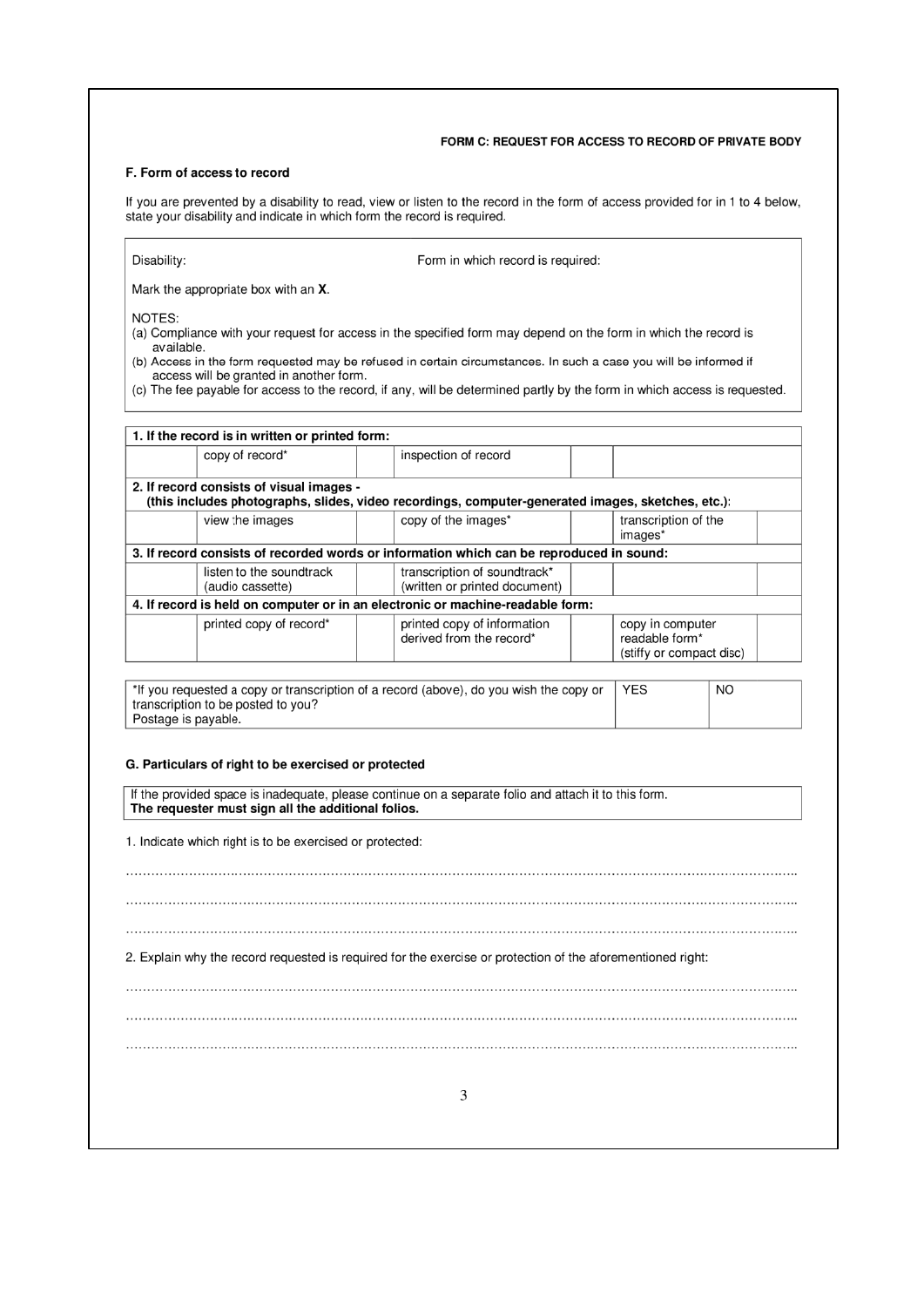FORM C: REQUEST FOR ACCESS TO RECORD OF PRIVATE BODY

H. Notice of decision regarding request for access

You will be notified in writing whether your request has been approved / denied. If you wish to be informed in another manner, please specify the manner and provide the necessary particulars to enable compliance with your

How would you prefer to be informed of the decision regarding your request for access to the record?

SIGNATURE OF REQUESTER / PERSON ON WHOSE BEHALF REQUEST IS MADE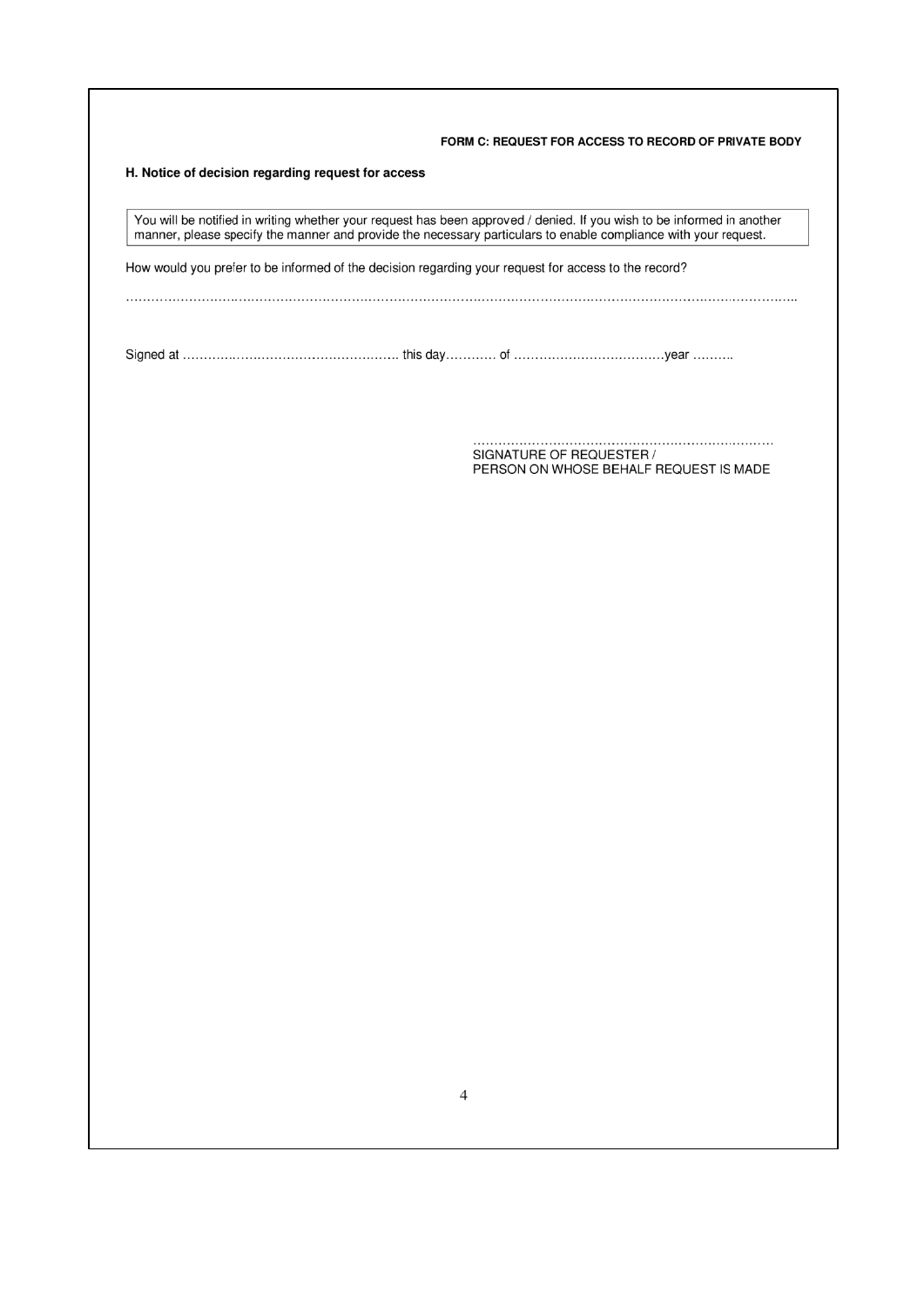### **Appendix B: FEES IN RESPECT OF PRIVATE BODIES**

- 1. The "request fee" payable by a requester, other than a personal requester, referred to in section 54(1) of the Act, is R50.
- 2. The "fees for reproduction" referred to in section 52(3) and "access fees" payable by a requester referred to in section 54(7), unless exempted under section 54(8) of the Act, are as follows:
	- (i) for every photocopy of an A4-size page or part thereof: R1–R10;
	- (ii) for every printed copy of an A4-size page or part thereof held on a computer or in electronic or machine-readable form: R0–R75;
	- (iii) for a copy in a computer-readable form on: (a) optical media: R70; or (b) solid-state media: R200;
	- (iv) for a transcription of visual images, (a) for an A4-size page or part thereof: R40; or (b) for a copy of visual images: R60;
	- (v) for transcription of an audio record, (a) for an A4-size page or part thereof: R20; or (b) for a copy of an audio record R30;
	- (vi) to search for the record for disclosure: R30 for each hour or part of an hour reasonably required for such search; and

(vii) when a copy of a record must be posted to a requester, the actual postal fee is payable.

- 3. The following person or persons are exempted from paying access fees:
	- (i) a single person whose annual income does not exceed R14,712.00; and
	- (ii) married persons or a person and his/her life partner whose annual income does not exceed R27,192.00.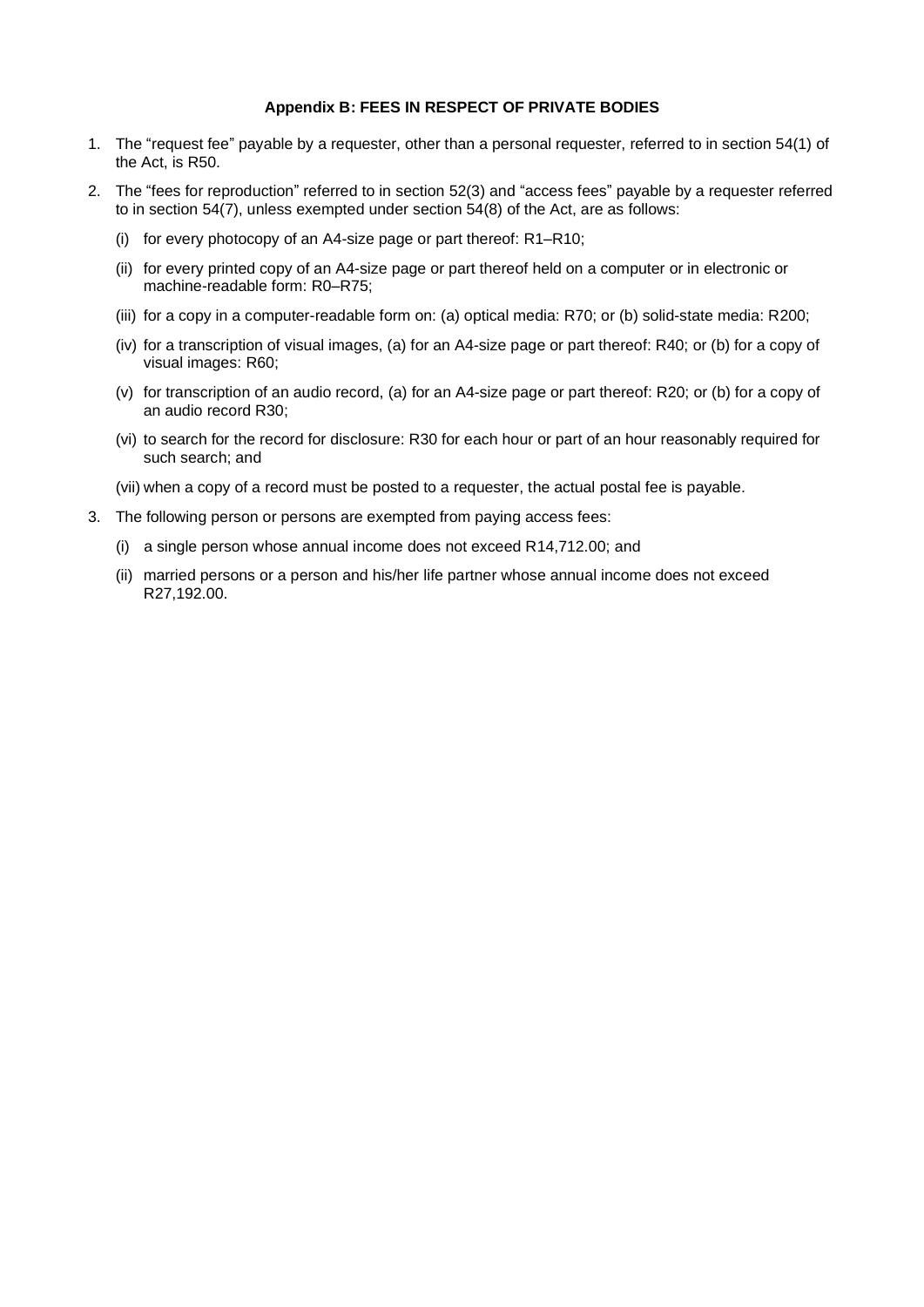### **Appendix C: OBJECTION FORM TO THE PROCESSING OF PERSONAL INFORMATION**



 $\mathbf{1}$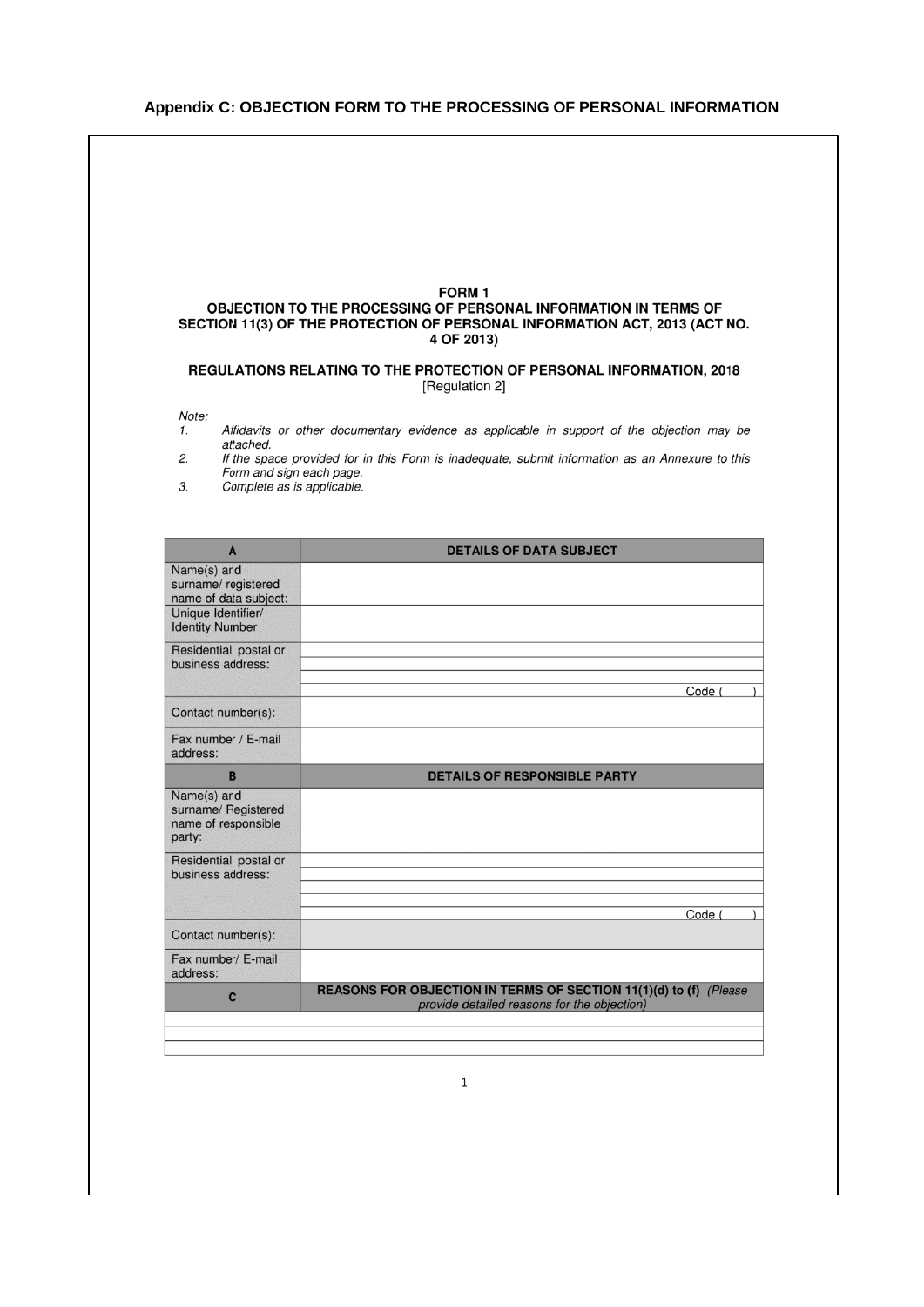| Signature of data subject/designated person |  |  |
|---------------------------------------------|--|--|
|                                             |  |  |
|                                             |  |  |
|                                             |  |  |
|                                             |  |  |
|                                             |  |  |
|                                             |  |  |
|                                             |  |  |
|                                             |  |  |
|                                             |  |  |
|                                             |  |  |
|                                             |  |  |
|                                             |  |  |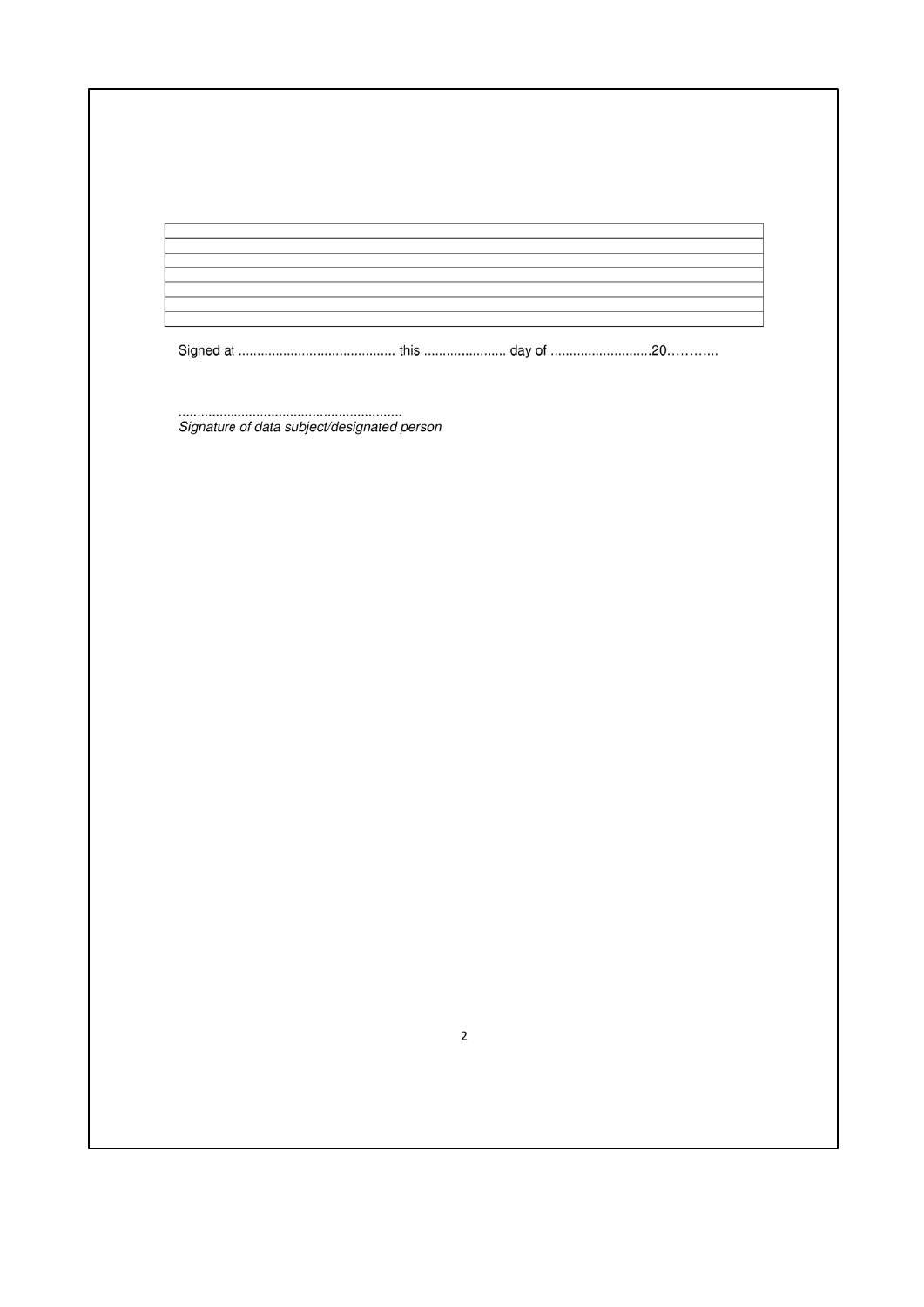# **Appendix D: REQUEST FORM FOR CORRECTION OR DELETION OF PERSONAL INFORMATION**

|                                                                          | <b>FORM 2</b>                                                                                                                                                                                                                     |
|--------------------------------------------------------------------------|-----------------------------------------------------------------------------------------------------------------------------------------------------------------------------------------------------------------------------------|
|                                                                          | REQUEST FOR CORRECTION OR DELETION OF PERSONAL INFORMATION OR<br>DESTROYING OR DELETION OF RECORD OF PERSONAL INFORMATION IN TERMS OF<br>SECTION 24(1) OF THE PROTECTION OF PERSONAL INFORMATION ACT, 2013 (ACT NO.<br>4 OF 2013) |
|                                                                          | REGULATIONS RELATING TO THE PROTECTION OF PERSONAL INFORMATION, 2018<br>[Regulation 3]                                                                                                                                            |
| Note:                                                                    |                                                                                                                                                                                                                                   |
| 1.<br>2.<br>Form and sign each page.<br>Complete as is applicable.<br>3. | Affidavits or other documentary evidence as applicable in support of the request may be attached.<br>If the space provided for in this Form is inadequate, submit information as an Annexure to this                              |
|                                                                          |                                                                                                                                                                                                                                   |
| Mark the appropriate box with an "x".<br><b>Request for:</b>             |                                                                                                                                                                                                                                   |
|                                                                          | Correction or deletion of the personal information about the data subject which is in                                                                                                                                             |
|                                                                          | possession or under the control of the responsible party.                                                                                                                                                                         |
|                                                                          |                                                                                                                                                                                                                                   |
|                                                                          |                                                                                                                                                                                                                                   |
|                                                                          |                                                                                                                                                                                                                                   |
|                                                                          | Destroying or deletion of a record of personal information about the data subject which is                                                                                                                                        |
|                                                                          | in possession or under the control of the responsible party and who is no longer                                                                                                                                                  |
|                                                                          | authorised to retain the record of information.                                                                                                                                                                                   |
|                                                                          |                                                                                                                                                                                                                                   |
| A<br>Name(s) and surname /                                               | <b>DETAILS OF THE DATA SUBJECT</b>                                                                                                                                                                                                |
| registered name of data<br>subject:                                      |                                                                                                                                                                                                                                   |
|                                                                          |                                                                                                                                                                                                                                   |
| Unique identifier/<br><b>Identity Number:</b>                            |                                                                                                                                                                                                                                   |
|                                                                          |                                                                                                                                                                                                                                   |
| Residential, postal or                                                   |                                                                                                                                                                                                                                   |
| business address:                                                        |                                                                                                                                                                                                                                   |
| Contact number(s):                                                       | Code (                                                                                                                                                                                                                            |
| Fax number/E-mail                                                        |                                                                                                                                                                                                                                   |
| address:                                                                 |                                                                                                                                                                                                                                   |
| B                                                                        | <b>DETAILS OF RESPONSIBLE PARTY</b>                                                                                                                                                                                               |
| Name(s) and surname /<br>registered name of                              |                                                                                                                                                                                                                                   |
| responsible party:<br>Residential, postal or                             |                                                                                                                                                                                                                                   |
| business address:                                                        |                                                                                                                                                                                                                                   |
|                                                                          | Code (                                                                                                                                                                                                                            |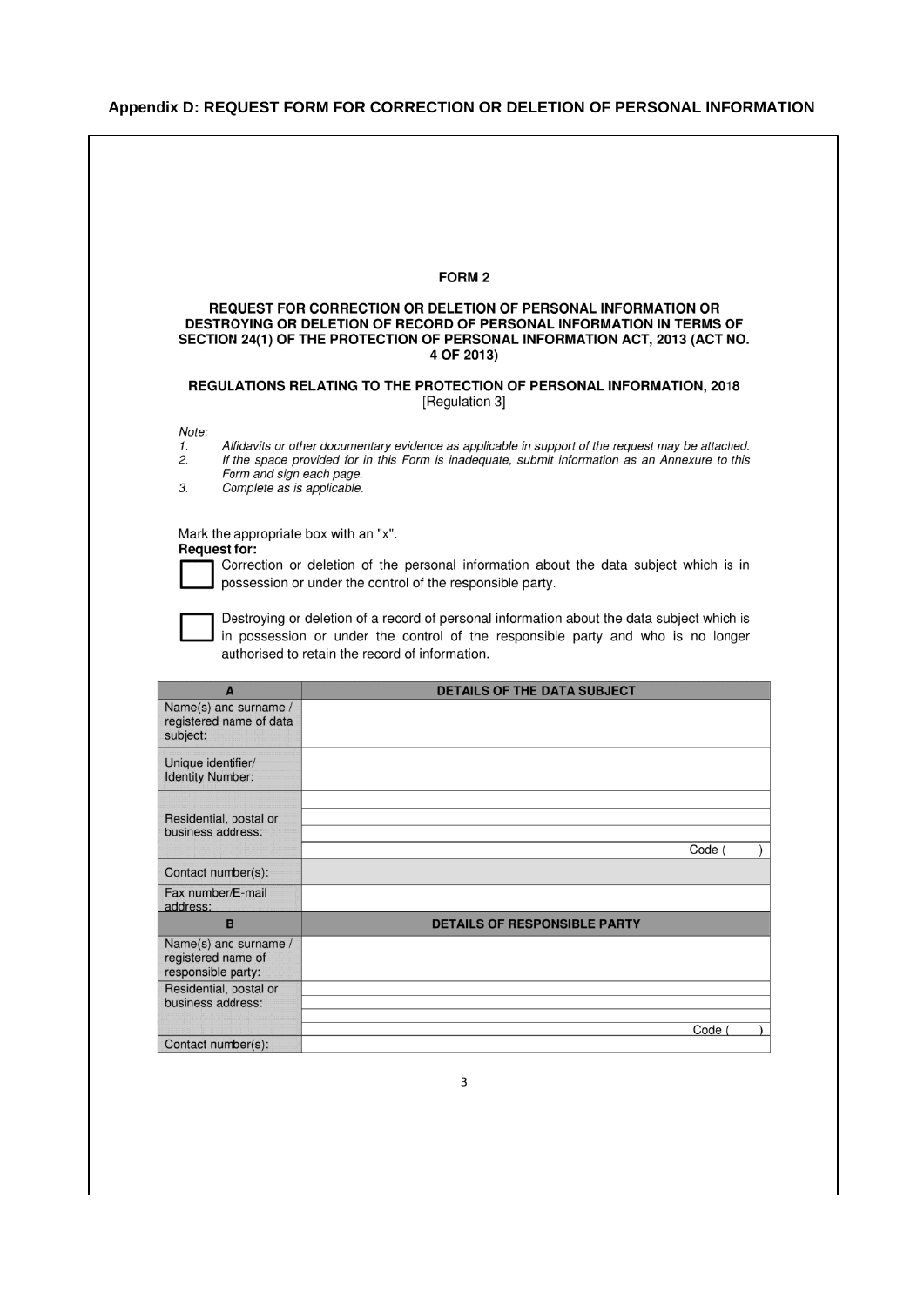| Fax number/ E-mail<br>address: |                                                                                                                                                                                                                                                                                                                                                                                                                                                                            |
|--------------------------------|----------------------------------------------------------------------------------------------------------------------------------------------------------------------------------------------------------------------------------------------------------------------------------------------------------------------------------------------------------------------------------------------------------------------------------------------------------------------------|
| $\mathbf{C}$                   | INFORMATION TO BE CORRECTED/DELETED/ DESTRUCTED/ DESTROYED                                                                                                                                                                                                                                                                                                                                                                                                                 |
|                                |                                                                                                                                                                                                                                                                                                                                                                                                                                                                            |
|                                |                                                                                                                                                                                                                                                                                                                                                                                                                                                                            |
|                                |                                                                                                                                                                                                                                                                                                                                                                                                                                                                            |
| D                              | REASONS FOR *CORRECTION OR DELETION OF THE PERSONAL<br>INFORMATION ABOUT THE DATA SUBJECT IN TERMS OF SECTION 24(1)(a)<br>WHICH IS IN POSSESSION OR UNDER THE CONTROL OF THE<br><b>RESPONSIBLE PARTY; and or</b><br>REASONS FOR *DESTRUCTION OR DELETION OF A RECORD OF PERSONAL<br>INFORMATION ABOUT THE DATA SUBJECT IN TERMS OF SECTION 24(1)(b)<br>WHICH THE RESPONSIBLE PARTY IS NO LONGER AUTHORISED TO RETAIN.<br>(Please provide detailed reasons for the request) |
|                                |                                                                                                                                                                                                                                                                                                                                                                                                                                                                            |
|                                |                                                                                                                                                                                                                                                                                                                                                                                                                                                                            |
|                                |                                                                                                                                                                                                                                                                                                                                                                                                                                                                            |
|                                |                                                                                                                                                                                                                                                                                                                                                                                                                                                                            |
|                                |                                                                                                                                                                                                                                                                                                                                                                                                                                                                            |
|                                | .<br>Signature of data subject/ designated person                                                                                                                                                                                                                                                                                                                                                                                                                          |
|                                |                                                                                                                                                                                                                                                                                                                                                                                                                                                                            |
|                                |                                                                                                                                                                                                                                                                                                                                                                                                                                                                            |
|                                |                                                                                                                                                                                                                                                                                                                                                                                                                                                                            |
|                                |                                                                                                                                                                                                                                                                                                                                                                                                                                                                            |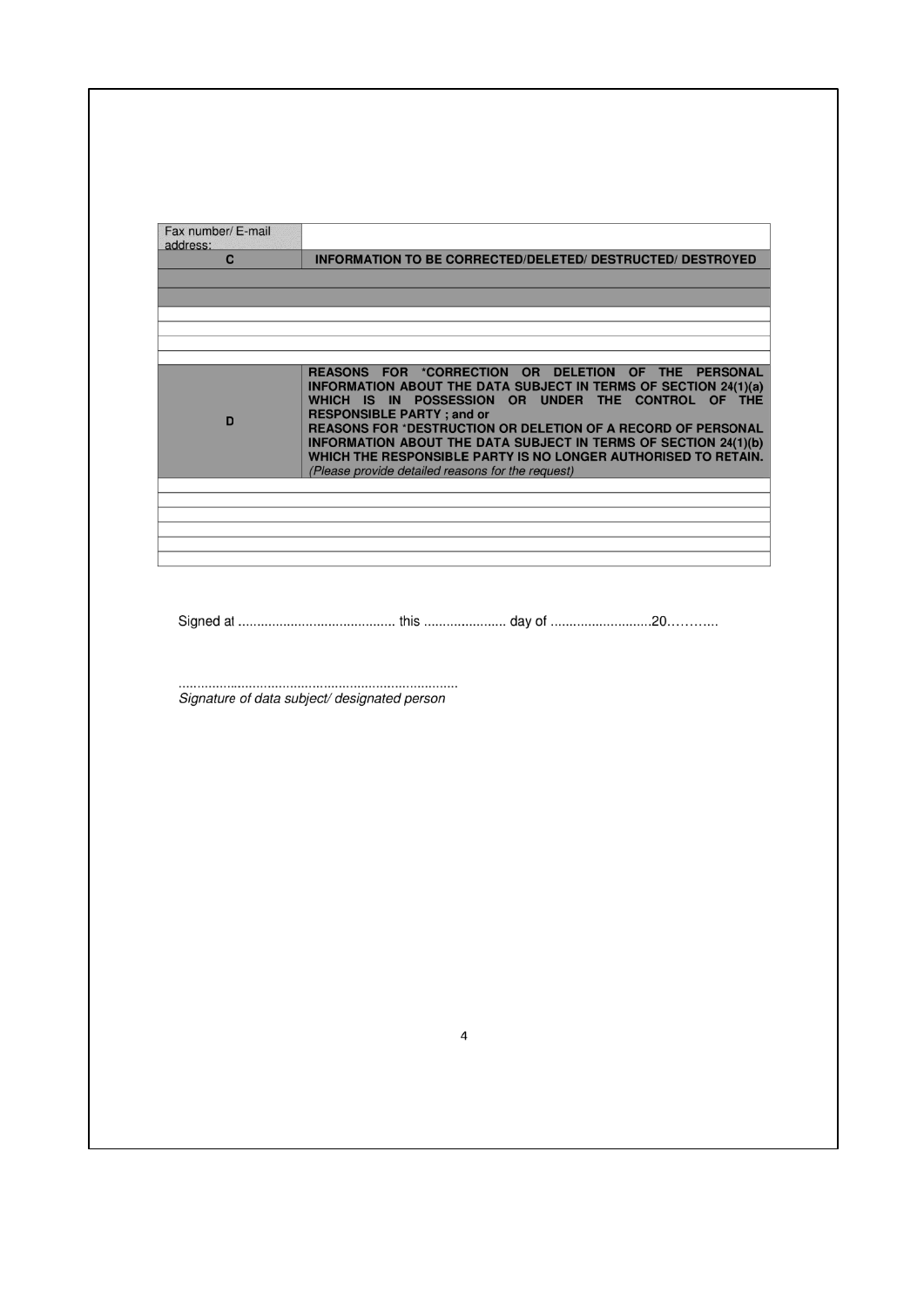# **1. RECEIPT OF SUBJECT ACCESS REQUESTS**

- 1.1. A Subject Access Request may be received by eftsure in any of a number of different forms, including a telephone call, e-mail or letter requesting access to personal information. Subject Access Requests generally tend to originate from current or past employees, job applicants, customers or third parties acting on their behalf (particularly where criminal or civil proceedings are involved).
- 1.2. In the first instance, it may not always be clear that a data subject is making a Subject Access Request. Therefore, it is important to be familiar with this policy to be able to identify a Subject Access Request.
- 1.3. If you receive what you believe to be a Subject Access Request in any form, then it is important that you forward a copy of the request to the Information Officer immediately, who will manage the Subject Access Request.
- 1.4. In the case of a telephone call, it is best practice to inform the data subject that his/her/its request for information must be made in writing and cannot be processed otherwise. You should also notify the Information Officer that the phone call has taken place.
- 1.5. Once you have passed the request on to the Information Officer and have received an acknowledgement that it has been received, responsibility for processing the Subject Access Request will be managed by the Information Officer and individuals from the relevant department within eftsure (as applicable).

### **2. TIME PERIOD FOR THE RESPONSE**

- 2.1. eftsure must respond to a valid Subject Access Request within a reasonable period, but always within 30 (thirty) days.
- 2.2. Where a Subject Access Request is missing any of its required elements, it is essential that a prompt request for the missing part(s) be sent back to the data subject asking for the missing elements.
- 2.3. Once all of the requirements set out above have been met and the request has become a valid Subject Access Request, the stated period for providing a formal response must be complied with.

### **3. WHO IS ENTITLED TO MAKE A SUBJECT ACCESS REQUEST?**

3.1. Any data subject is entitled to make a Subject Access Request to eftsure. eftsure will typically receive Subject Access Requests: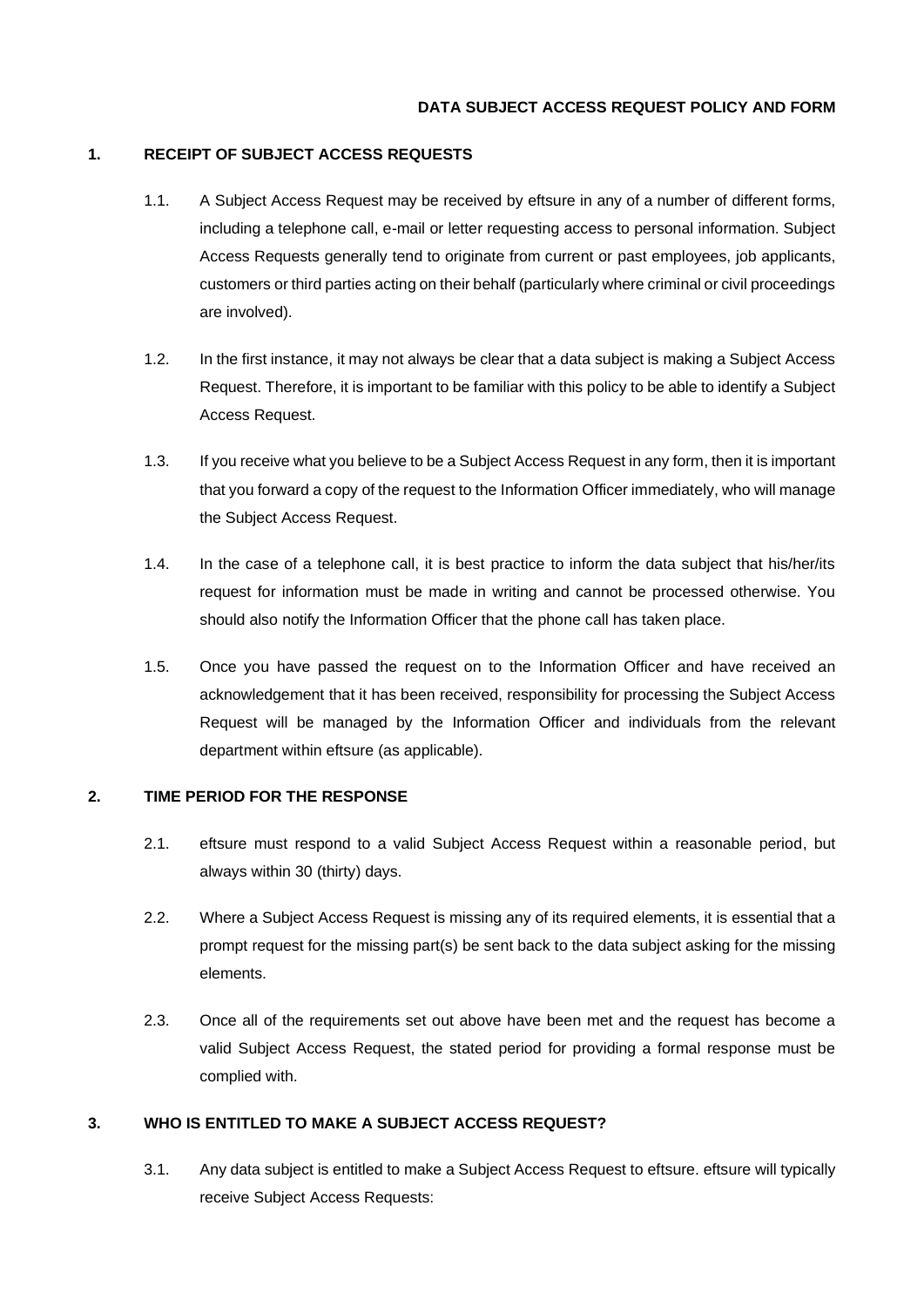- 3.1.1. from its employees or former employees or job applicants;
- 3.1.2. from an individual working for a supplier or a supplier;
- 3.1.3. from a customer who is an individual or a customer; or
- 3.1.4. from an individual that has used eftsure website.
- 3.2. These individuals and entities have a right to be informed by eftsure whether personal information about them is being processed. If personal information is being processed in almost any way by eftsure then the data subject is entitled to be given any of the following information:
	- 3.2.1. a description of the personal information held; and
	- 3.2.2. an indication of all the third parties or categories of third parties who have or have had of access to the information.

### *Validity of a Subject Access Request*

- 3.3. It is necessary to confirm that the Subject Access Request is valid. The validity of a Subject Access Request will depend on the format and content of the Request. A valid Subject Access Request:
	- 3.3.1. is in writing to eftsure physical or postal address, fax number or e-mail address;
	- 3.3.2. provides sufficient information to allow the identification of the data subject in requesting the personal information and the information requested;
	- 3.3.3. indicates the form in which the information should be provided;
	- 3.3.4. specifies an address, fax number or e-mail address of the data subject in South Africa; and
	- 3.3.5. includes sufficient identification of the data subject to which the Subject Access Request relates.

# **4. WHICH INFORMATION THAT IS FOUND IN THE SEARCH MUST BE DISCLOSED AND WHAT CAN EFTSURE REFUSE TO DISCLOSE?**

4.1. A Subject Access Request only entitles the data subject to access personal information about himself/herself. In general, personal information about an data subject is required to be disclosed if it identifies that data subject.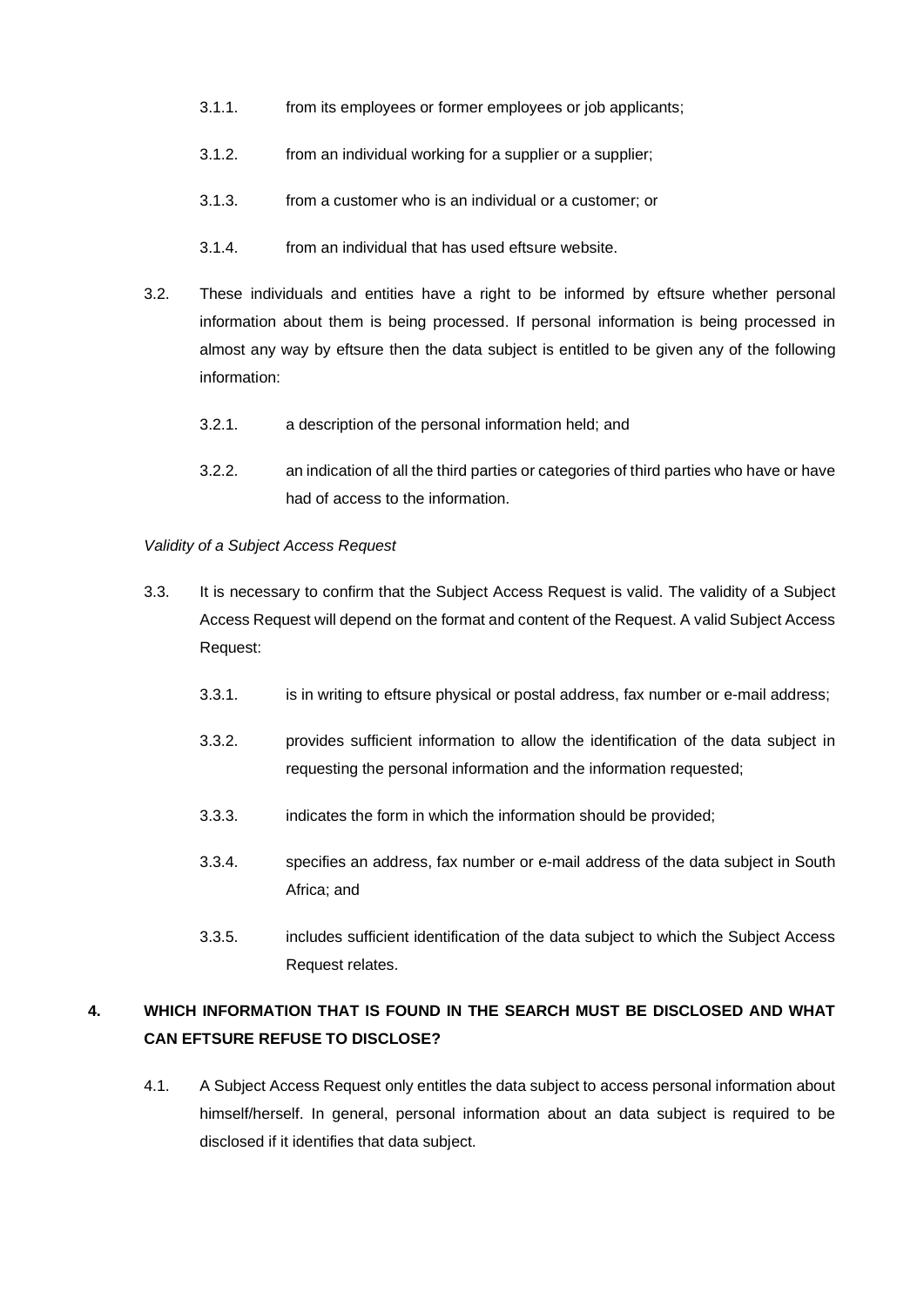- 4.2. However there are important exemptions which may apply. These exemptions apply to very specific information and are complex in its interpretation. The Information Officer will analyse the retrieved personal information and shall apply any relevant exemption.
- 4.3. Such exemptions are set out in our PAIA manual and may, for example, include information:
	- 4.3.1. That is subject to legal professional privilege; or
	- 4.3.2. That reveals the identity of a third party data subject.

# **5. OTHER INFORMATION TO BE INCLUDED IN THE RESPONSE**

The data subject is also entitled to information about the third parties or categories of third parties who have or have had access to his/her personal information.